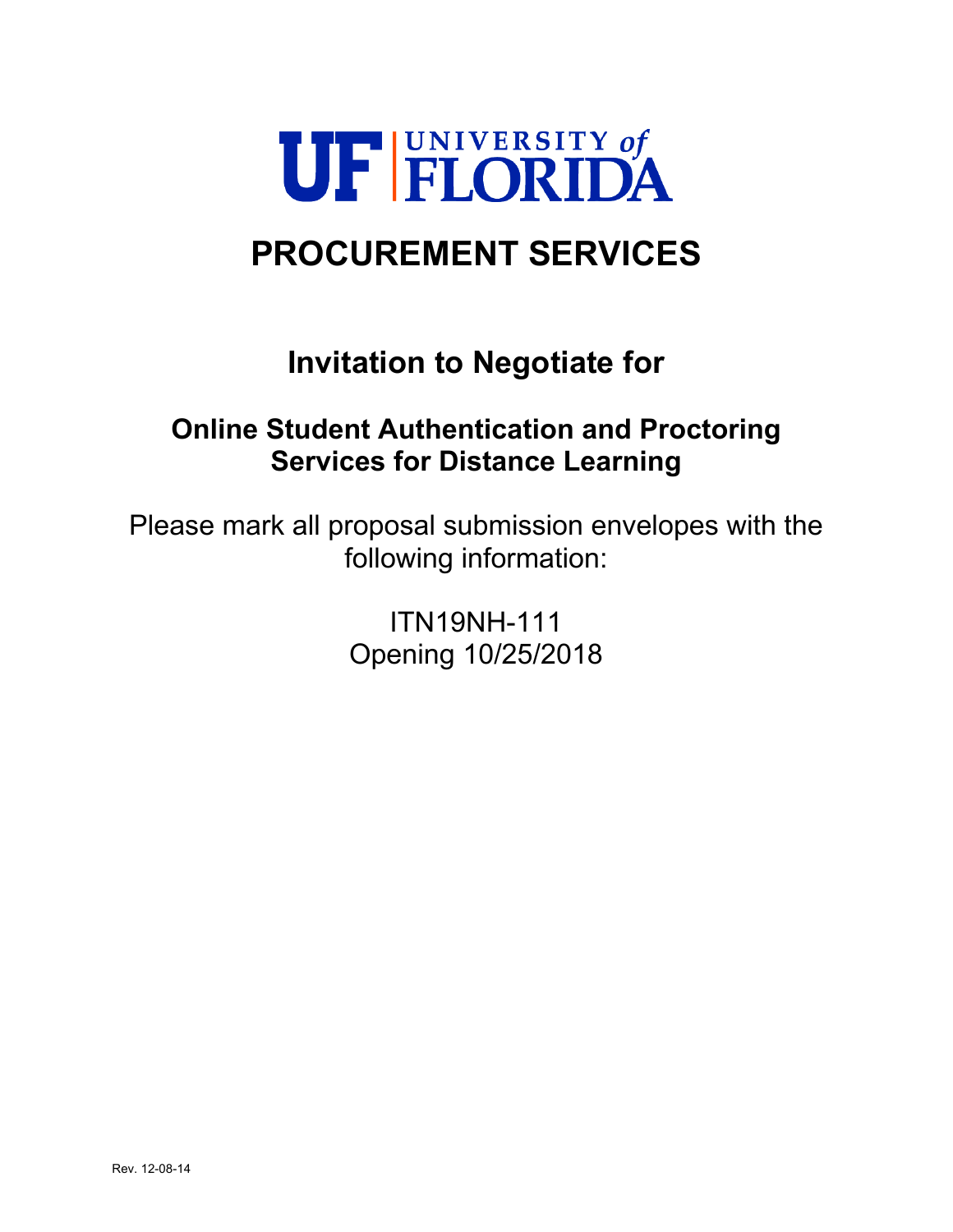# Contents

| 1.0 |        |                                                                              |  |
|-----|--------|------------------------------------------------------------------------------|--|
|     | 1.1    |                                                                              |  |
|     | 1.2    |                                                                              |  |
|     | 1.3    |                                                                              |  |
|     | 1.4    |                                                                              |  |
|     | 1.5    |                                                                              |  |
|     |        |                                                                              |  |
|     |        |                                                                              |  |
| 2.0 |        |                                                                              |  |
|     | 2.1    |                                                                              |  |
|     | 2.2    |                                                                              |  |
|     | 2.3    |                                                                              |  |
|     | 2.4    |                                                                              |  |
|     | 2.5    | Vendor Protest Procedure; Notice of Proposal Protest Bonding Requirement  9  |  |
|     | 2.6    |                                                                              |  |
|     | 2.7    |                                                                              |  |
|     | 2.8    |                                                                              |  |
|     | 2.9    |                                                                              |  |
|     | 2.10   | Determination of and Information Concerning Vendor's Qualifications  10      |  |
|     | 2.11   |                                                                              |  |
|     | 2.12   | Rejection of Vendor Counter-offers, Stipulations and Other Exceptions  11    |  |
|     | 2.13   |                                                                              |  |
|     | 2.14   |                                                                              |  |
|     |        |                                                                              |  |
| 3.0 |        |                                                                              |  |
|     | 3.1    |                                                                              |  |
|     | 3.2    |                                                                              |  |
|     | 3.3    |                                                                              |  |
|     |        |                                                                              |  |
|     |        |                                                                              |  |
| 4.0 |        |                                                                              |  |
|     | 4.1    |                                                                              |  |
|     | 4.1.1  |                                                                              |  |
|     | 4.1.2  |                                                                              |  |
|     | 4.1.3  |                                                                              |  |
|     | 4.1.4  |                                                                              |  |
|     | 4.1.5  |                                                                              |  |
|     | 4.1.6  |                                                                              |  |
|     | 4.2    |                                                                              |  |
|     | 4.2.1  |                                                                              |  |
|     | 4.2.2  |                                                                              |  |
|     | 4.2.3  | University Provides Information in Good Faith without Liability  14          |  |
|     | 4.2.4  |                                                                              |  |
|     | 4.2.5  | Questions, Communications and Inquires between the University and Vendors 14 |  |
|     | 4.2.6  | Addenda and the University's Response to Communications from Vendor  15      |  |
|     | 4.2.7  |                                                                              |  |
|     | 4.2.8  |                                                                              |  |
|     | 4.2.9  |                                                                              |  |
|     | 4.2.10 |                                                                              |  |
|     | 4.2.11 |                                                                              |  |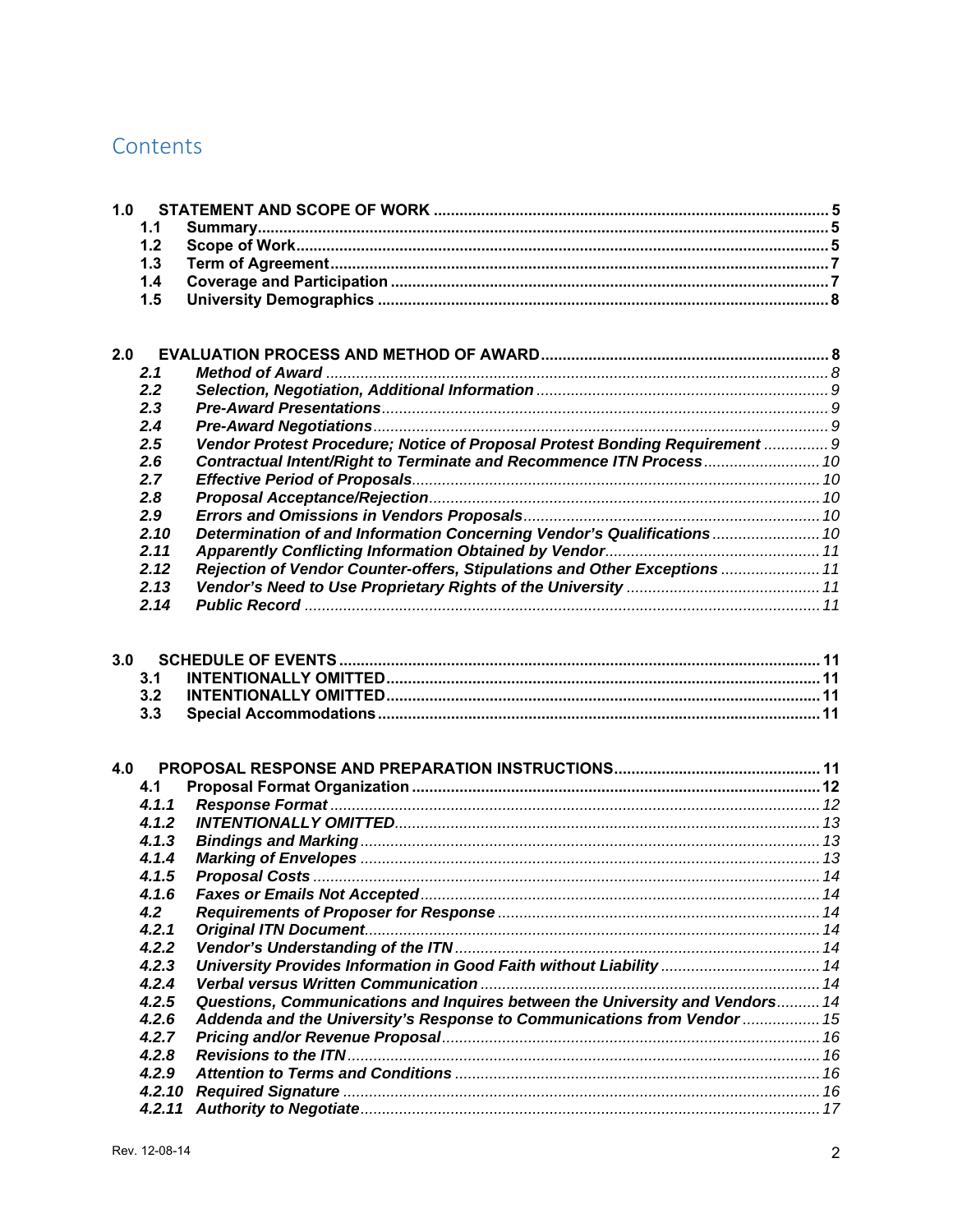| 4.2.13 Improper Business Relationships/Conflict of Interest Prohibited  17        |  |
|-----------------------------------------------------------------------------------|--|
| 4.2.14 Corrections, Changes, and Providing Information on Forms within the ITN 17 |  |
|                                                                                   |  |
|                                                                                   |  |
|                                                                                   |  |
| 4.2.18 University's Right to Use Vendor's Ideas/Proprietary Information 18        |  |

| 5.0  |  |
|------|--|
| 5.1  |  |
| 5.2  |  |
| 5.3  |  |
| 5.4  |  |
| 5.5  |  |
| 5.6  |  |
| 5.7  |  |
| 5.8  |  |
| 5.9  |  |
| 5.10 |  |
| 5.11 |  |
| 5.12 |  |
| 5.13 |  |
| 5.14 |  |
| 5.15 |  |
| 5.16 |  |
| 5.17 |  |

| 6.1  |  |
|------|--|
| 6.2  |  |
| 6.3  |  |
| 6.4  |  |
| 6.5  |  |
| 6.6  |  |
| 6.7  |  |
| 6.8  |  |
| 6.9  |  |
| 6.10 |  |
| 6.11 |  |
| 6.12 |  |
| 6.13 |  |
| 6.14 |  |
| 6.15 |  |
| 6.16 |  |
| 6.17 |  |
| 6.18 |  |
| 6.19 |  |
| 6.20 |  |
| 6.21 |  |
| 6.22 |  |
| 6.23 |  |
| 6.24 |  |
| 6.25 |  |
| 6.26 |  |
|      |  |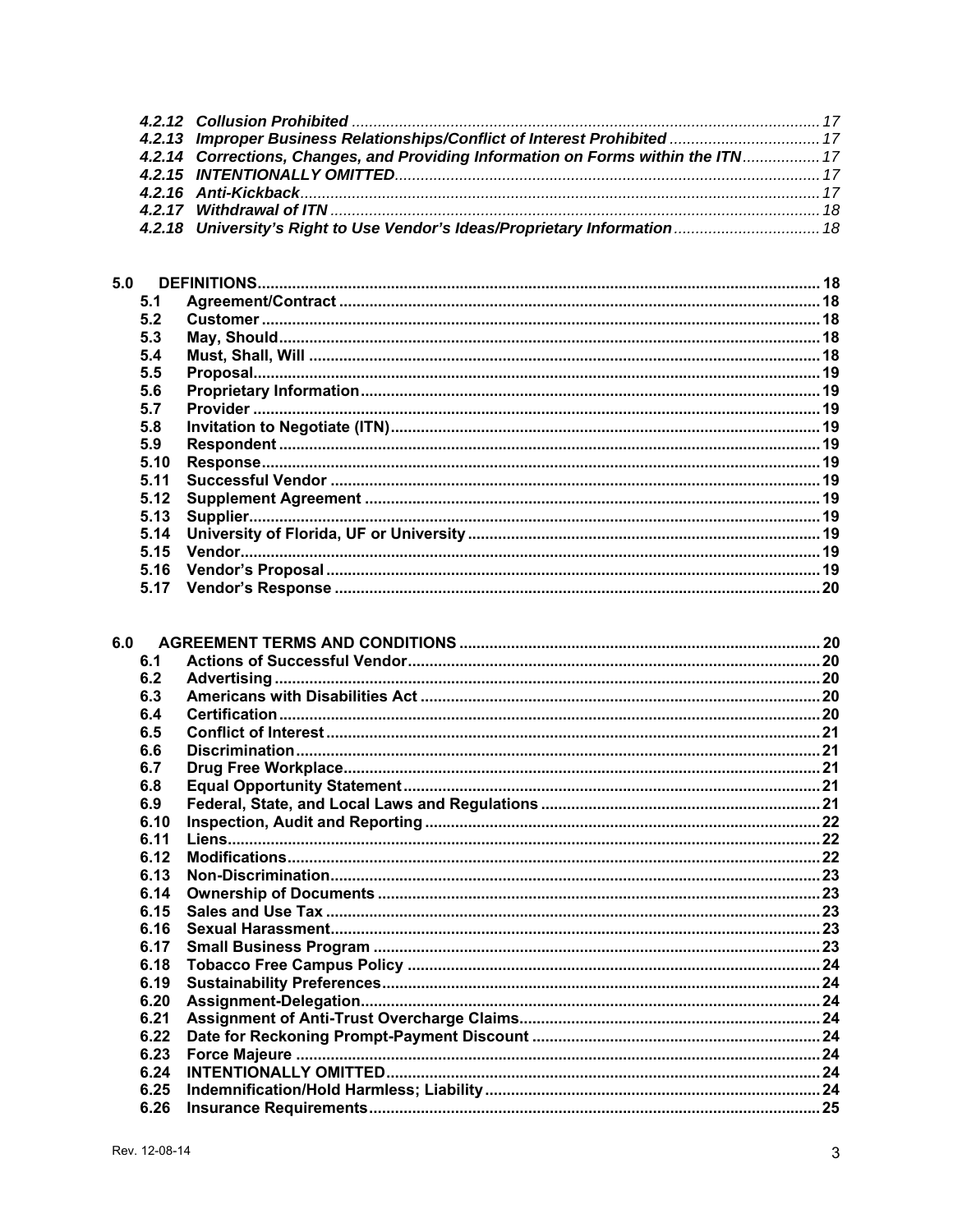| 6.27   |                                                                                |  |
|--------|--------------------------------------------------------------------------------|--|
| 6.28   |                                                                                |  |
| 6.29   |                                                                                |  |
| 6.30   |                                                                                |  |
| 6.31   |                                                                                |  |
| 6.32   |                                                                                |  |
| 6.33   | Notice to Vendors of Asbestos-Containing Materials in University Buildings  27 |  |
| 6.34   |                                                                                |  |
| 6.35   |                                                                                |  |
| 6.36   |                                                                                |  |
| 6.37   |                                                                                |  |
| 6.38   |                                                                                |  |
| 6.40   |                                                                                |  |
| 6.41   |                                                                                |  |
| 6.42   |                                                                                |  |
| 6.43   |                                                                                |  |
| 6.44   |                                                                                |  |
| 6.45   |                                                                                |  |
| 6.46   |                                                                                |  |
| 6.47   |                                                                                |  |
| 6.48   |                                                                                |  |
|        |                                                                                |  |
|        |                                                                                |  |
|        |                                                                                |  |
| 6.48.4 |                                                                                |  |
| 6.48.5 |                                                                                |  |
|        |                                                                                |  |
|        |                                                                                |  |
| 6.48.8 |                                                                                |  |
| 6.49   |                                                                                |  |
| 6.50   |                                                                                |  |
| 6.51   |                                                                                |  |
| 6.52   |                                                                                |  |
|        |                                                                                |  |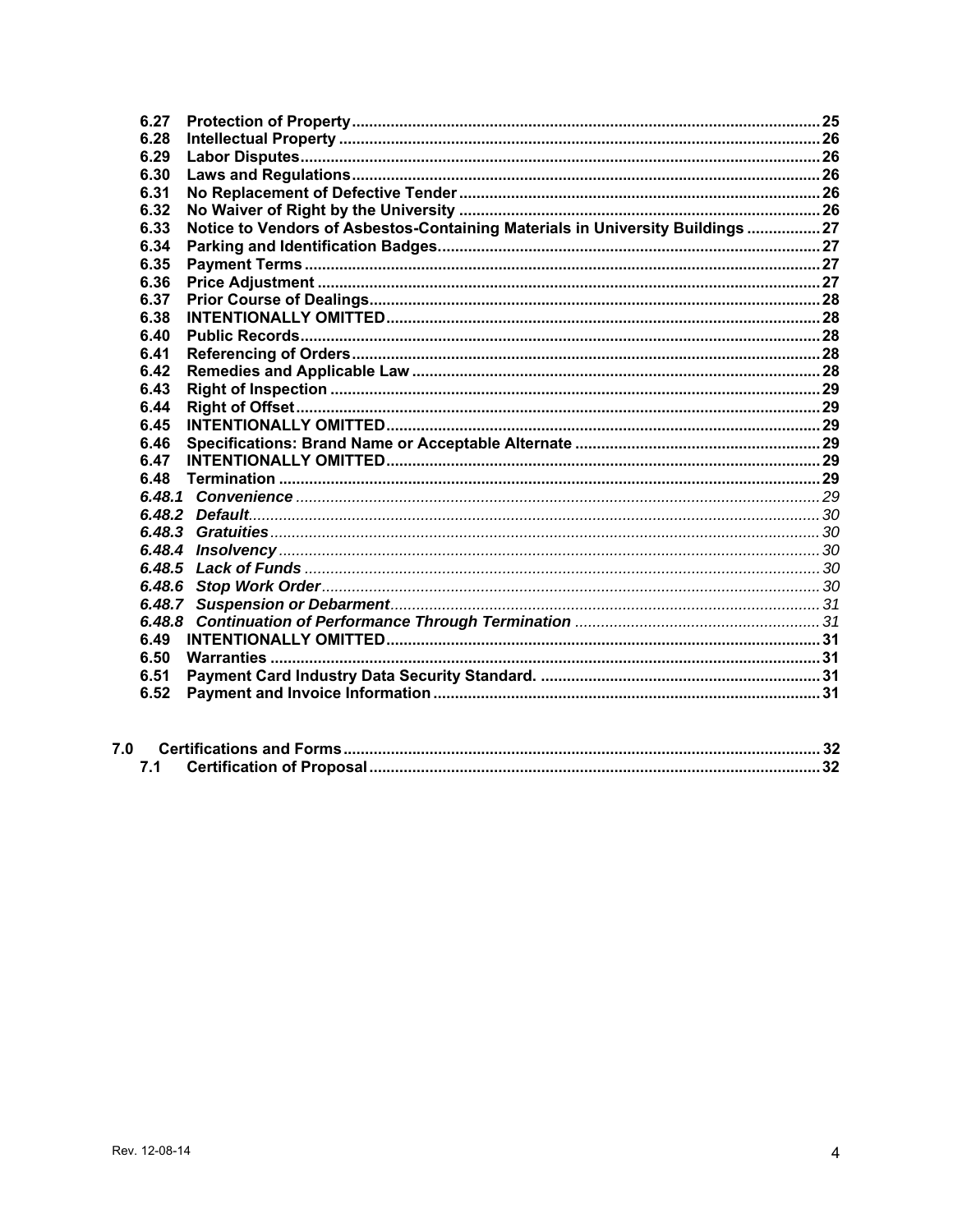# **1.0 STATEMENT AND SCOPE OF WORK**

#### **1.1 Summary**

Ensuring and maintaining online academic integrity is of paramount importance to the University of Florida ("UF" or "University"). This holds true in distance learning, as well. It is for this purpose UF seeks an online student authentication and proctoring service using webcams, both automated and live proctors, each of whom is trained and qualified to monitor high stakes assessments, and to use industry-accepted, ADA-compliant processes to authenticate the named examinee is indeed the individual taking an exam. Designated UF administrators must be afforded access to on-demand data reports for examinees' scheduled and completed exams, as needed. Capitalized terms used herein shall have the meanings set forth in Section 5.0 below, unless otherwise defined.

UF's Distance & Continuing Education (DCE) office serves as the University's central point of administering enterprise-wide student online authentication and proctoring services. In doing so, DCE collaborates with colleges, departments and programs to register faculty with the proctoring service and share centralized communications for faculty, staff, and students. DCE also serves as the point of contact for student support with the proctoring company.

# **1.2 Scope of Work**

The following are the basic requirements of the University for its successful vendor(s)/strategic partner(s):

- As an authorized agent of UF, all proctors and partner representatives must become United States Family Educational Rights and Privacy Act 34 CFR 99 (FERPA)-trained and abide by FERPA at all times and in all instances for the purposes of receiving, storing and distributing personally identifiable information (Pll) and other educational records.
- The successful vendor(s) must ensure that the entire student experience, including websites, is accessible to persons with disabilities in compliance with the Americans with Disabilities Act, Section 504 of the Rehabilitation Act, and any other applicable federal or state law.
- The successful vendor(s) must agree to a per student, per course pricing model based on an average exam of 2 hours or less.
- In terms of minimum volume, the successful vendor(s) will acknowledge that up to 1000 authenticated and proctored exams begun each hour is expected.
- In order to facilitate planning for compliance with these requirements, UF will provide semester enrollment projections for the number of enrollments requiring the service one week prior to the class start date each semester (Fall, Spring and Summer)

| Actual & Projected annual volume of proctored enrollments |         |         |         |         |         |         |
|-----------------------------------------------------------|---------|---------|---------|---------|---------|---------|
| 2016                                                      | 2017    | 2018    | 2019    | 2020    | 2021    | 2022    |
| 52.822                                                    | 109,003 | 122.910 | 137.659 | 154,178 | 176,679 | 193.401 |

UF current and projected annual volume for annual enrollments:

#### All strategic partner(s) must agree to the following Service Level Requirements (SLR's)

1. 100% of enrolled University of Florida students can schedule an exam assessment within the mutually agreed upon test window.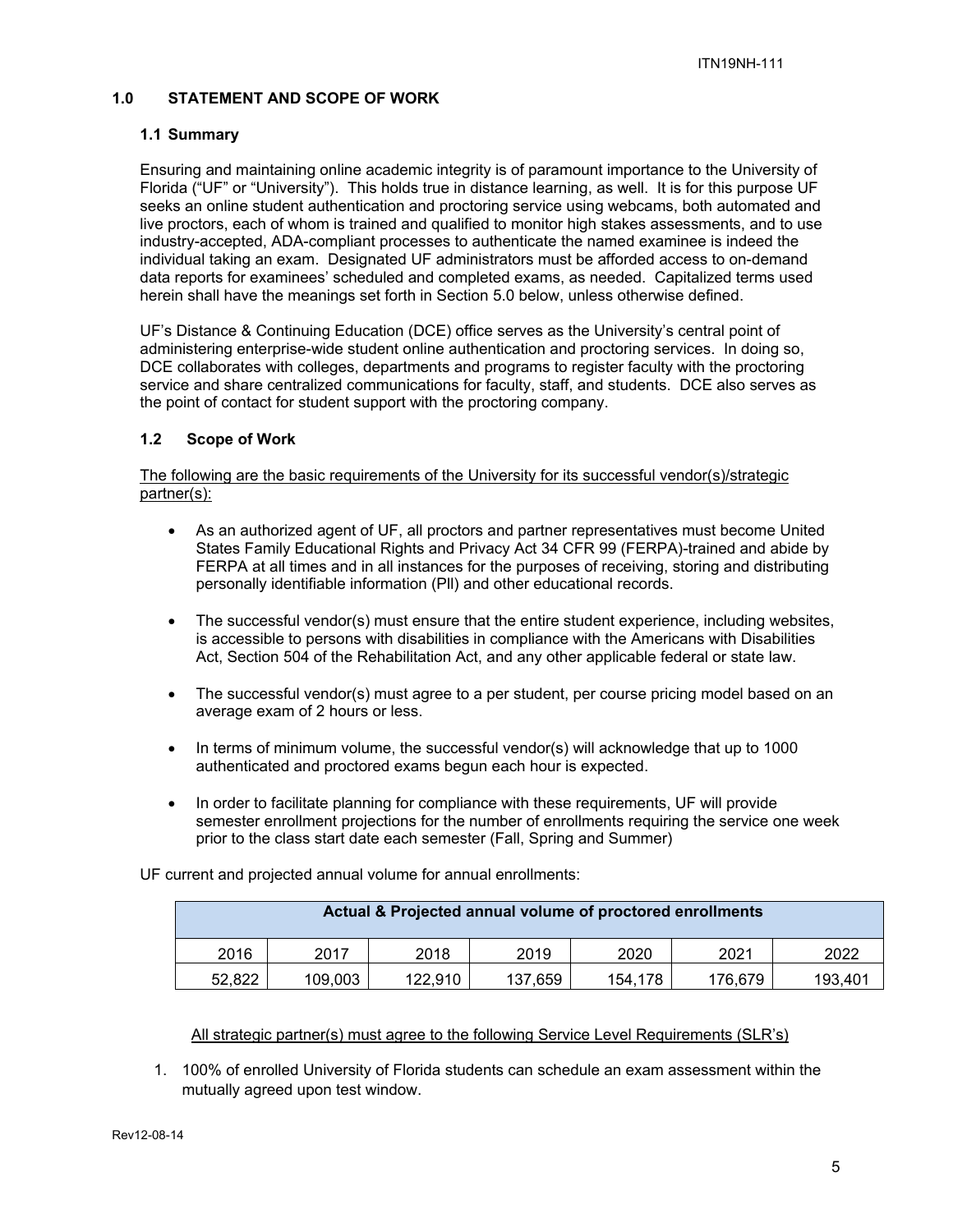- 2. Strategic partner(s) must be able to seamlessly integrate with the LMS Canvas.
- 3. Strategic partner(s) will commit to working with UF to ensure a quality assurance program is administered and is measurable.
- 4. With consideration to maintaining a quality-driven experience for UF students, strategic partner(s) will commit to 95% of the student experiences being considered high quality with the quality assurance measures established in the program and providers will agree to meet established quality assurance measures.
- 5. Strategic partner(s) will supply reporting/grant access to pull reports, to support compliance with the SLR's.
- 6. Strategic partner(s) will provide at least two forms of student authentication prior to a student beginning a proctored exam.
- 7. Strategic partner(s) will resolve student exam issues related to vendor within scheduled exam window.
- 8. Strategic partner(s) will respond to instructors with specifics within 24 hours of an academic integrity issue or any problems preventing successful student assessment completion.
- 9. Strategic partner(s) will abide by a mutually agreed upon set of student behavior standards to be utilized during all proctored assessments.
- 10. Strategic partner(s) will agree not to charge students with rescheduling costs or financial penalties for circumstances beyond student control.
- 11. Servers used for the storage of exam video and student information must reside in the United States.
- 12. Strategic partner(s) agree to provide orientation training and or materials to students and faculty.
- 13. Vendor shall supply a certification report of the security of the system being provided, which may take the form of a SOC2 Type 1 or 2 report on the information system.
- 14. Information hosted on cloud services may not use the attestations of their cloud provider in lieu of this requirement, e.g. Vendor may not use the SOC3 or SOC2 reports for Amazon to fulfill this requirement.
- 15. Additional statements of compliance may also be required, such as PCI DSS, if the Vendor receives direct payment as part of the offered service.

Strategic partner(s) for **Live** Proctoring Services must agree to the following Service Level Requirements (SLR's)

- 1. Strategic partner commits to provide "Launch Time" (time from student log-in to assessment) reporting to UF on a quarterly basis.
- 2. Strategic partner will commit to a maximum average of four (4) minutes of "Wait Time" for each incoming UF student. (Wait Time is defined as the length of time between the moment a student logs in to the authentication/proctoring environment and the moment the student is greeted by a live proctor.)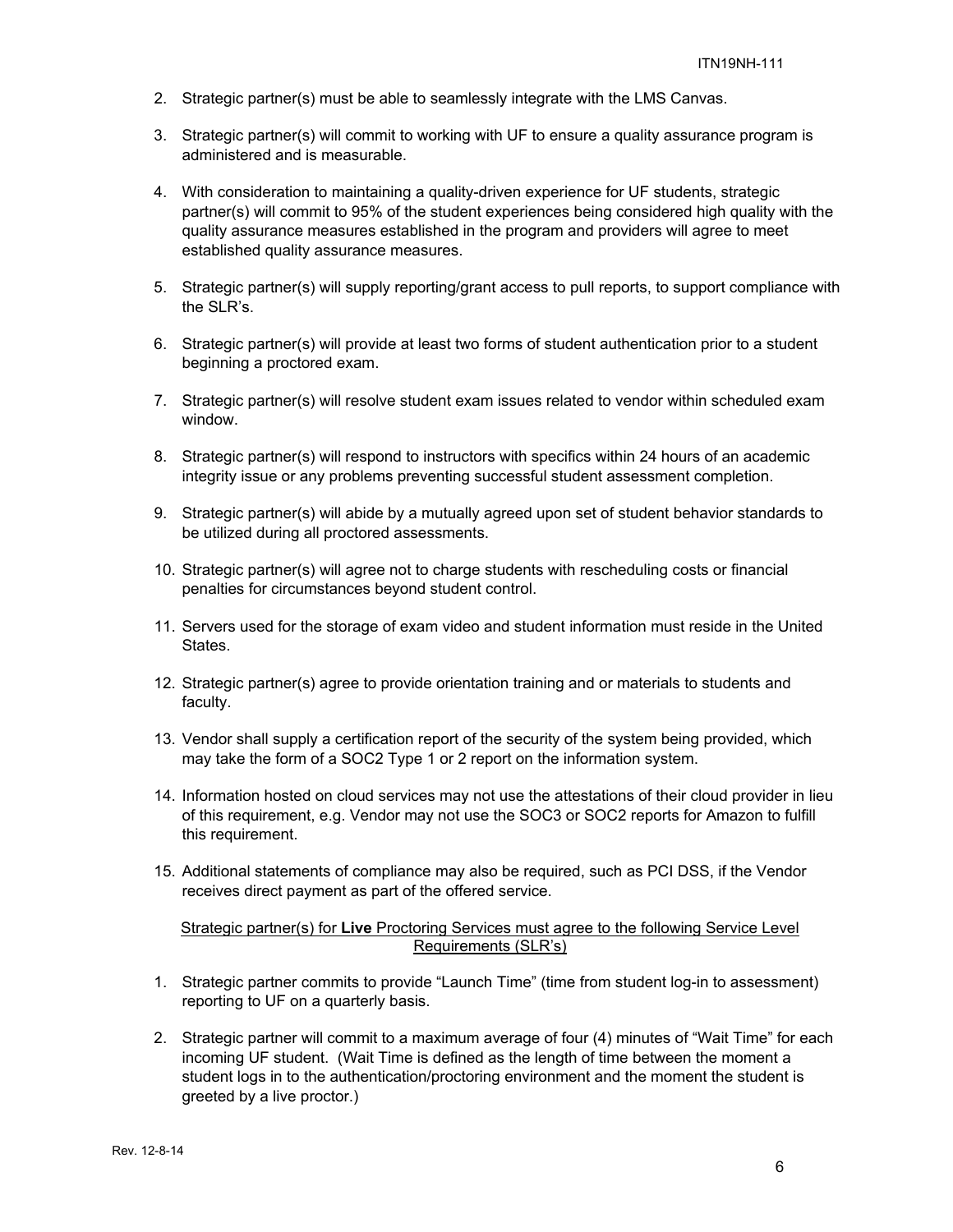- 3. Strategic partner will commit to a maximum average of 10 minutes of "Launch Time" for 95% of the incoming UF students who do not experience any technical issues beyond the control of the partner. (Launch Time is defined as the length of time between the moment a student is greeted by a live proctor and the moment the student begins the exam.)
- 4. Exam volume capability of up to 1000 exams per hour.

#### Strategic partner(s) for **Automated** or Asynchronous Proctoring Services must agree to the following Service Level Requirements (SLR's)

- 1. Students have the ability to schedule exams on demand without the need for advanced scheduling requirements.
- 2. Strategic partner(s) will provide 24/7 student services technical support.
- 3. Assessment reports must be provided to instructors with specifics within 24-48 hours of an exam.
- 4. There should be no exam volume limitations.
- 5. Solution should have high resolution or readable screen recording capabilities.
- 6. Recorded exams should have speed review capabilities.
- 7. Solution should have capability to detect all other software in operation during a proctored exam.
- 8. Solution should be browser friendly although having a preferred browser is acceptable.
- 9. Solution provider should be able to provide timely updates on all potential academic integrity risks and vulnerabilities and how they are being addressed.
- 10. Solution provider should be able to review up to 10,000 exams per week.

#### **1.3 Term of Agreement**

The term of this Agreement will be for an initial period of three (3) years, with an option to renew based on satisfactory performance and the written approval of both parties for up to three (3) additional one (1)-year periods.

#### **1.4 Coverage and Participation**

The intended coverage of this ITN and any Agreement resulting from this solicitation shall be for the use of all Departments at the University of Florida. With the consent and agreement of the Successful Vendor, the other state universities, community colleges, district school boards, other educational institutions, and other governmental agencies, may assess and access an Agreement resulting from this solicitation issued and administered by the University of Florida.

The University reserves the right to add and/or delete elements, or to change any element of the coverage and participation at any time without prior notification and without any liability of any kind or amount.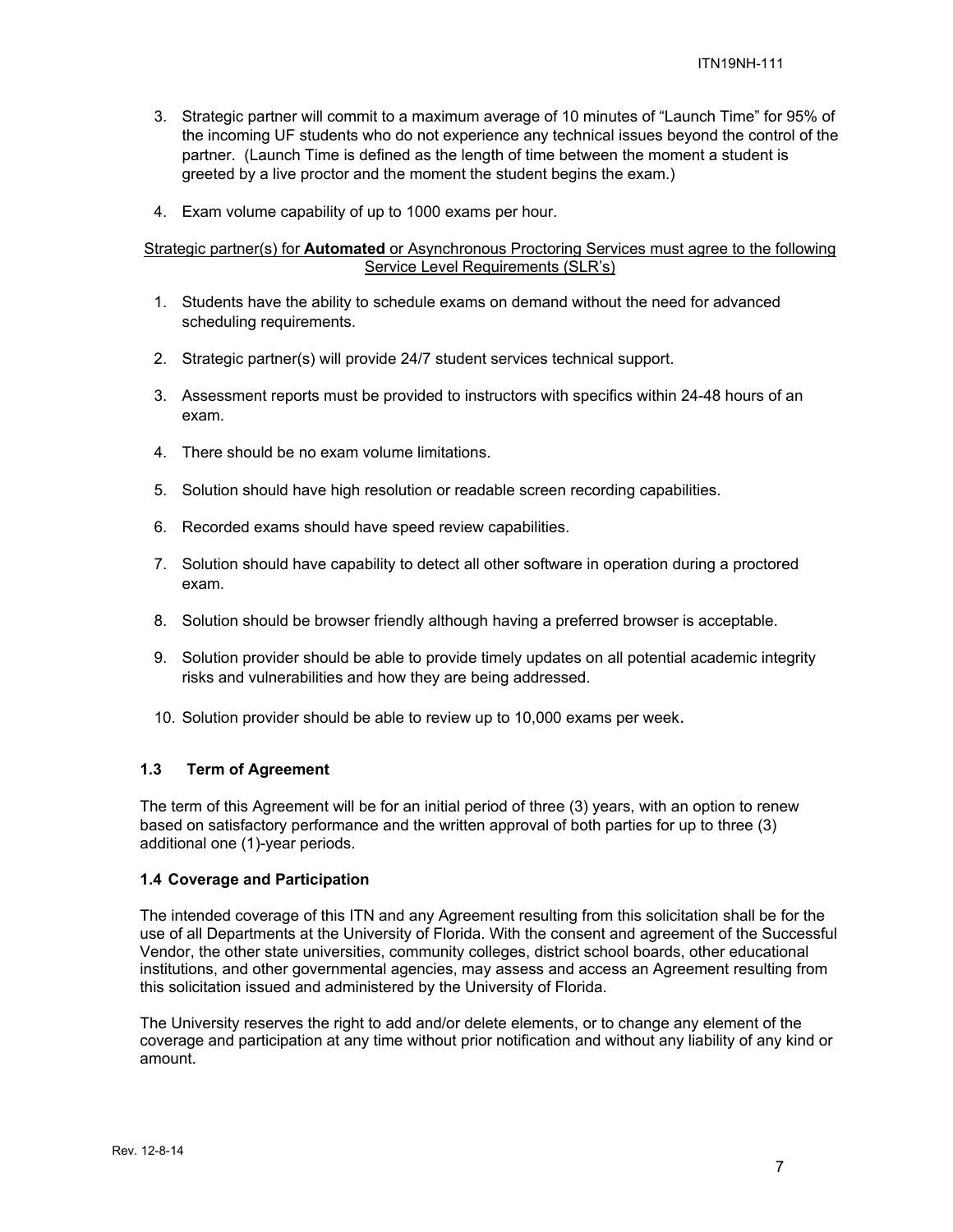# **1.5 University Demographics**

The University of Florida is a public land-grant, sea-grant and space-grant research university. The state's oldest, largest, and most comprehensive university, UF is among the nation's most academically diverse public universities. Classified as a "Research University with Very High Research" by the Carnegie Foundation, UF is one of 62 elected member institutions of the Association of American Universities. Fall 2016 enrollment stood at 53,744, with incoming freshmen posting an average grade point average of 4.35 and an average SAT score of 1919. UF received a record \$724 million in research awards in fiscal year 2014-15 and has helped launch more than 190 start-ups based on researchers' technologies in the past 15 years. The university contributed more than \$12.5 billion through its research and other activities to Florida's economy in fiscal year 2014-15 and realized a 3.14 return on investment in research funding for every state dollar used to hire faculty in preeminent focus areas such as neuroscience, cybersecurity and food security.

The University of Florida has a 2,000-acre campus and more than 900 buildings (including 170 with classrooms and laboratories). The northeast corner of campus is listed as a historic district on the National Register of Historic Places.

The University's extensive capital improvement program has resulted in facilities ideal for 21st century research including the McKnight Brain Institute, the Health Professions, Nursing and Pharmacy Building, the Cancer and Genetics Research Complex, and the Proton Therapy Institute in Jacksonville. Overall, the university's current facilities have a book value of more than \$1 billion and a replacement value of \$2 billion.

For any additional information about the University of Florida, please visit the University's web page at: www.ufl.edu.

# **2.0 EVALUATION PROCESS AND METHOD OF AWARD**

# **2.1 Method of Award**

The evaluation of each response to this ITN will be based on its overall competence, compliance, format, and organization. The Award shall be made to the responsive and responsible vendor whose proposal is determined to be the most advantageous to the University of Florida, taking into consideration the following evaluation criteria listed below. Pricing may be a criterion. However, the University is under no obligation whatsoever to select as most responsive the proposal that demonstrates the lowest pricing.

The contract will consist of the University's ITN, the proposal with any and all revisions, award letter, purchase order, and the signed agreement between the parties, as stated in that agreement.

Vendors whose proposals are not accepted will be notified after a final selection has been made by public posting of the selected proposer(s). This public posting functions as the rejection of all other proposals. This posting will be made to https://procurement.ufl.edu/vendors/schedule-of-bids/.

#### **Evaluation Criteria**

Vendor proposals will be evaluated based upon how well each Vendor's plans meet the University's needs. Specific consideration will be given to the following responses in no particular order or weighting:

- Technical solution/resources:
	- o Ability to provide Service Level Requirements and related proctoring services as stated and as new technologies emerge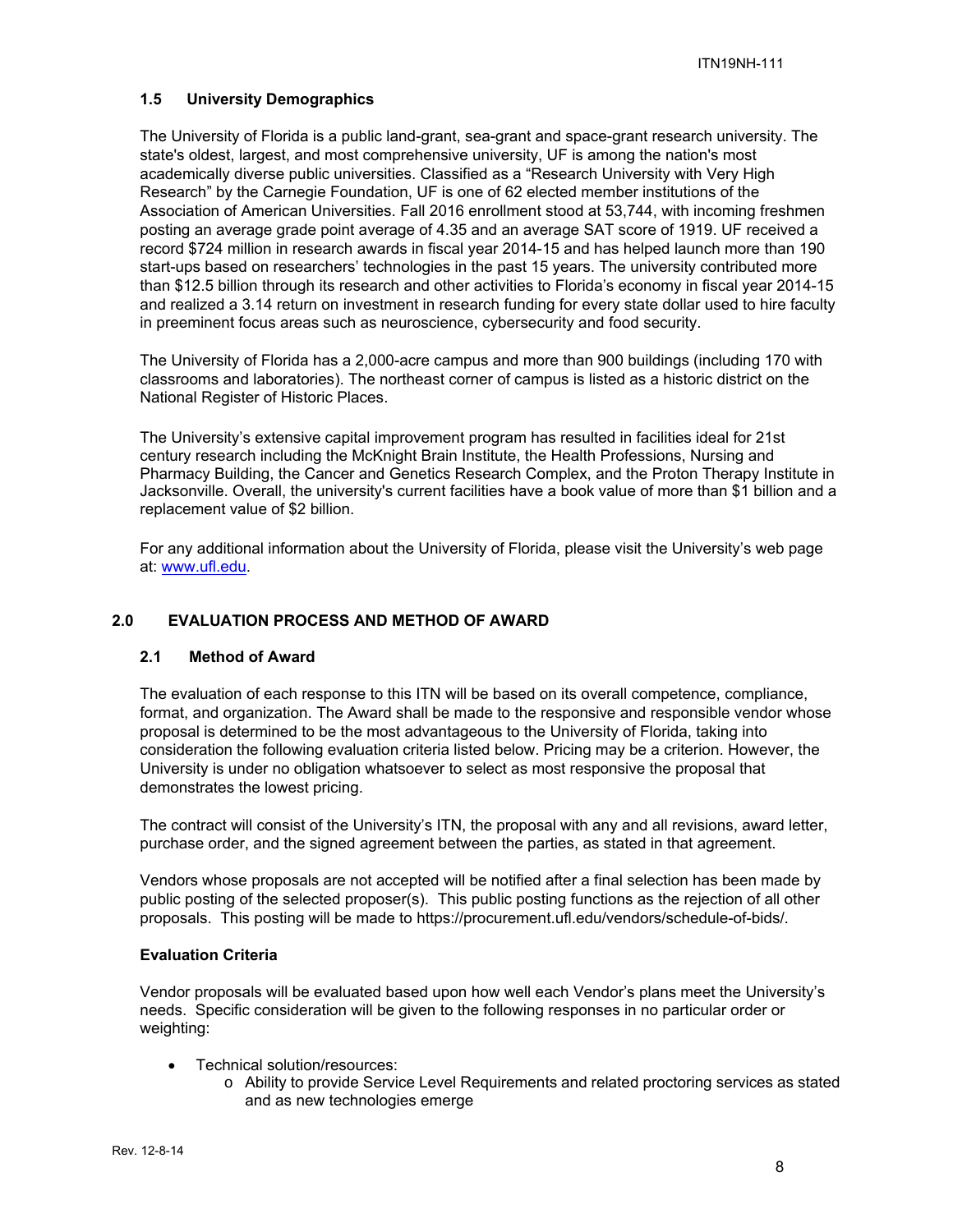- o Ability to service required assessment volume (Courses of 1500+ students)
- o Ability to monitor for high degree of academic integrity
- Compliance with federal / state guidelines (ex: FERPA, ADA) and public policy
- Record of past performance/customer references, experience with other accredited institutions, and contractor integrity
- Financials Price offering including a per student, per course pricing model, financial resources and stability
- **•** Reporting ability to report required data (see Section  $6.10$ )
- Additional "value added" services

#### **2.2 Selection, Negotiation, Additional Information**

Although the University reserves the right to negotiate with any vendor or vendors to arrive at its final decision and/or to request additional information or clarification on any matter included in the proposal, it also reserves the right to select the most responsive vendor or vendors without further discussion, negotiation, or prior notice. The University may presume that *any proposal is a best-andfinal offer.* 

The University also reserves the right to award to the next highest evaluated, responsive and responsible bidder for any and all groups, subgroups, or items in the event of vendor default, nonperformance, non-compliance or similar issues affecting the University's ability to obtain services at any time throughout the contract period.

#### **2.3 Pre-Award Presentations**

The University reserves the right to require presentation from any and all vendors, in which they may be asked to provide or they may provide information in addition to that provided in their proposals.

#### **2.4 Pre-Award Negotiations**

The University reserves the right to negotiate prior to award with vendors for purpose of addressing the matters set forth in the following list, which may not be exhaustive.

- Resolving minor difference and typographical errors
- Terms and conditions
- Clarifying necessary details and responsibilities
- **•** Emphasizing important issues and points
- Receiving assurances from vendors
- Obtaining the lowest and best pricing and/or revenue agreement

#### **2.5 Vendor Protest Procedure; Notice of Proposal Protest Bonding Requirement**

Any vendor protest to a University decision or intended decision with regard to this ITN is subject to Florida Board of Governors' (BOG) Regulations 18.002 and 18.003. Any vendor who files an action protesting a decision or intended decision shall post at the time of the filing the formal written protest, a bond, payable to the University of Florida, in an amount equal to the lesser of 10% of the estimated value of the protestor's proposal or 10% of the University's estimated expenditure during the contract term, or \$10,000. The bond shall be conditioned upon the payment of all costs which may be adjudged against the vendor. In lieu of a bond, the University will accept a cashier's check or money order in the amount of the bond.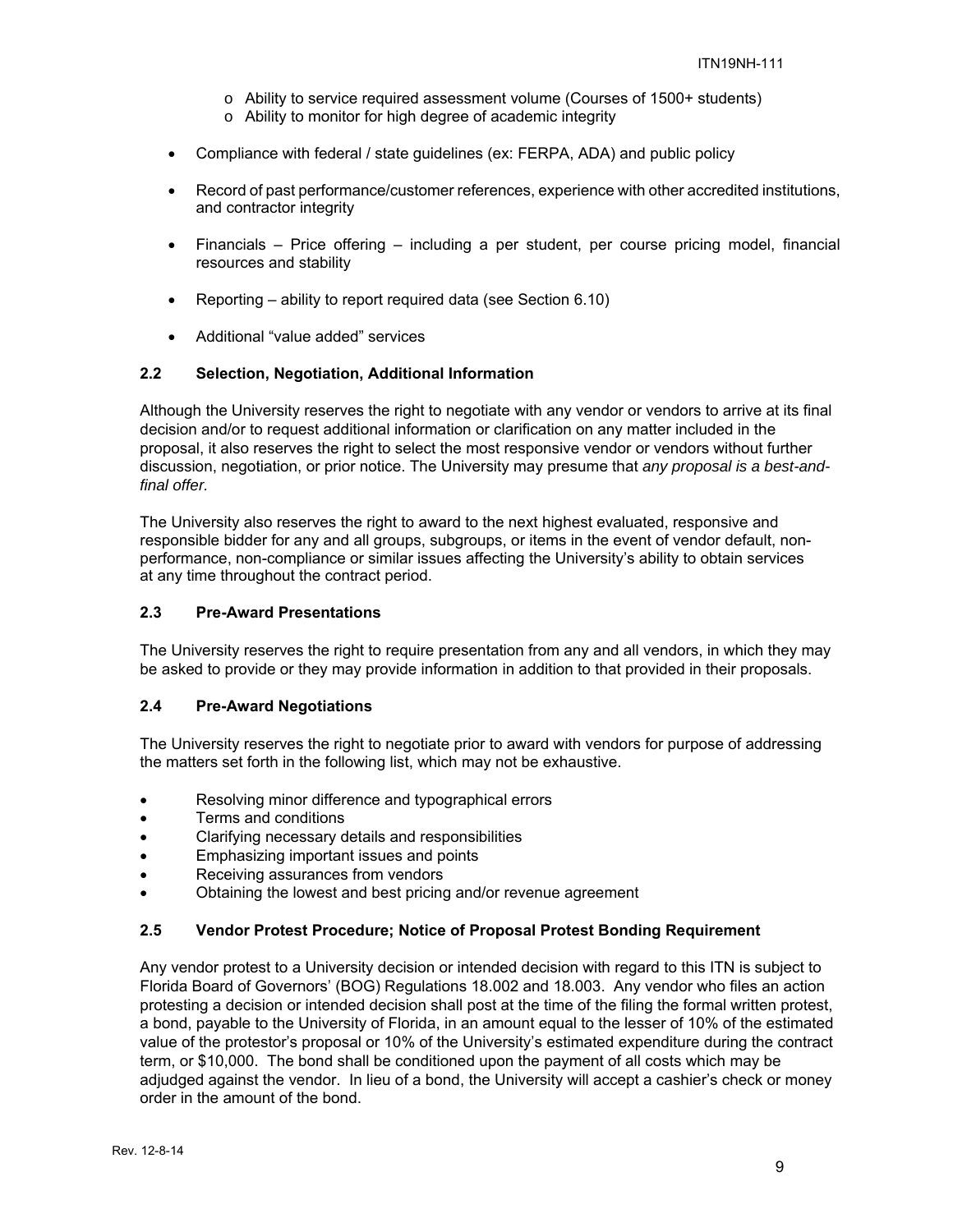# **2.6 Contractual Intent/Right to Terminate and Recommence ITN Process**

The University intends to contract with one or more vendors whose proposal(s) are considered to be in the best interests of the University. However, the University may terminate this ITN process at any time up to notice of award, without prior notice, and without liability of any kind or amount. Further, the University reserves the right to commence one or more subsequent ITN processes seeking the same or similar products or services covered hereunder. In the event of cancellation or termination, the University reserves the right to award the contract to another Offeror, cancel in its entirety, or to request new proposals, whichever is in the best interest of University of Florida.

# **2.7 Effective Period of Proposals**

Under this ITN, the University shall hold that vendors' responses to this ITN shall remain in effect for a period of ninety (90) days following the closing date, in order to allow time for evaluation, approval, and award of the contract. Any vendor who does not agree to this condition shall specifically communicate in its proposal such disagreement to the University, along with any proposed alternatives. This University may accept or reject such proposed alternatives without further notification or explanation.

# **2.8 Proposal Acceptance/Rejection**

The University reserves the right to reject any or all proposals. Such rejection may be without prior notice and shall be without any liability of any kind or amount to the University. The University shall not accept any proposal that the University deems not to be in its best interests. The University shall reject proposals submitted after the closing date and time.

# **2.9 Errors and Omissions in Vendors Proposals**

The University may accept or reject any vendor's proposal, in part or in its entirety, if such proposal contains errors, omissions, or other problematic information. The University may decide upon the materiality of such errors, omissions, or other problematic information.

# **2.10 Determination of and Information Concerning Vendor's Qualifications**

The University reserves the right to determine whether a vendor has the ability, capacity, and resources necessary to perform in full any contract resulting from this ITN. The University may request from vendors information it deems necessary to evaluate such vendors' qualifications and capacities to deliver the products and/or services sought hereunder. The University may reject any vendor's proposal for which such information has been requested but which the vendor has not provided. Such information may include but is not limited to:

- Financial resources
- Personnel resources
- Physical resources
- Internal financial, operating, quality assurance, and other similar controls and policies
- Resumes of key executives, officers, and other personnel pertinent to the requirements of the ITN
- Customer references
- Disclosures of complaints or pending actions, legal or otherwise, against the vendor
- The University reserves the right to check references with current customers as provided by the vendor and with any customers the University identifies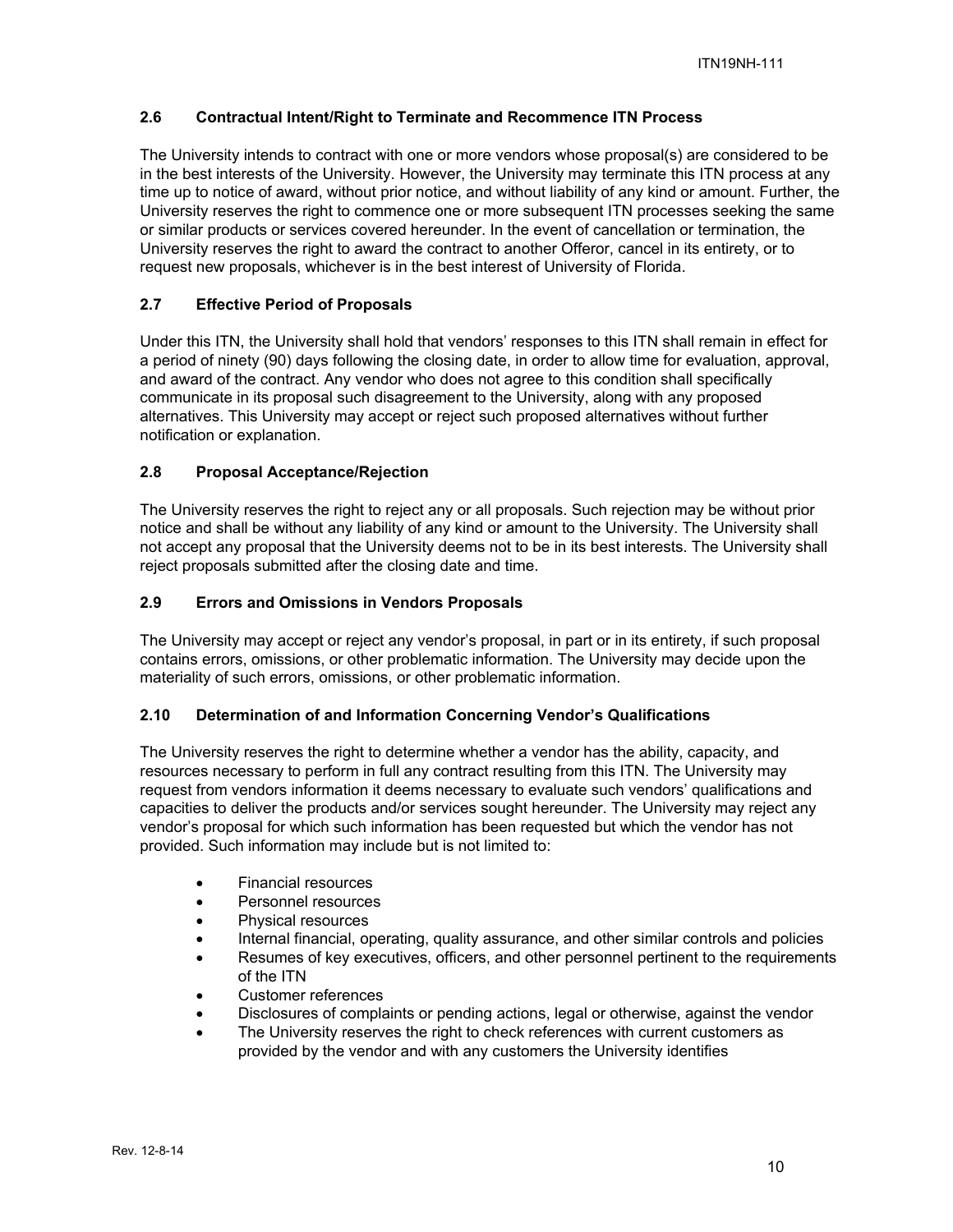# **2.11 Apparently Conflicting Information Obtained by Vendor**

The University is under no obligation whatsoever to honor or observe any information that may apparently conflict with any provision herein, regardless of whether such information is obtained from any office, agent, or employee of the University. Such information shall not affect the vendor's risks or obligations under a contract resulting from this ITN.

# **2.12 Rejection of Vendor Counter-offers, Stipulations and Other Exceptions**

Any vendor exception, stipulation, counter-offer, requirement, and/or other alternative term or condition shall be considered rejected unless specifically accepted in writing by the University and thereafter incorporated into any contract resulting from this ITN.

# **2.13 Vendor's Need to Use Proprietary Rights of the University**

All information proprietary to the University and disclosed by the University to any vendor shall be held in confidence by the vendor and shall be used only for purposes of the vendor's performance under any contract resulting from this ITN.

#### **2.14 Public Record**

On the earlier of (i) the time the University provides notice of a decision or intended decision, or (ii) 30 days after the final competitive sealed proposals are all opened, whichever occurs earlier, vendor proposals may be disclosed as public record.

# **3.0 SCHEDULE OF EVENTS**

The following is the tentative schedule that will apply to this ITN, but may change in accordance with the University's needs.

| 09/19/2018 |             | Issuance of ITN                        |
|------------|-------------|----------------------------------------|
| 10/03/2018 | 5:00 PM ET  | Technical Questions/Inquiries Due      |
| 10/25/2018 | 3:00 PM ET  | <b>ITN Closes/Opening of Proposals</b> |
| 01/19/2019 | (tentative) | Service Begins / Start Date            |

# **3.1 INTENTIONALLY OMITTED**

# **3.2 INTENTIONALLY OMITTED**

#### **3.3 Special Accommodations**

If special accommodations are needed in order to attend a pre-proposal meeting or a proposal opening, contact Nicola Heredia or email at nheredia@ufl.edu three (3) business days prior to preproposal meeting or proposal opening.

#### **4.0 PROPOSAL RESPONSE AND PREPARATION INSTRUCTIONS**

Proposals must be delivered sealed to: University of Florida Procurement Services 971 Elmore Drive Gainesville, FL 32611-5250 on or prior to 10/25/2018 3:00 PM ET ITN#: ITN19NH-111 **The above address is a valid campus address for any courier service.**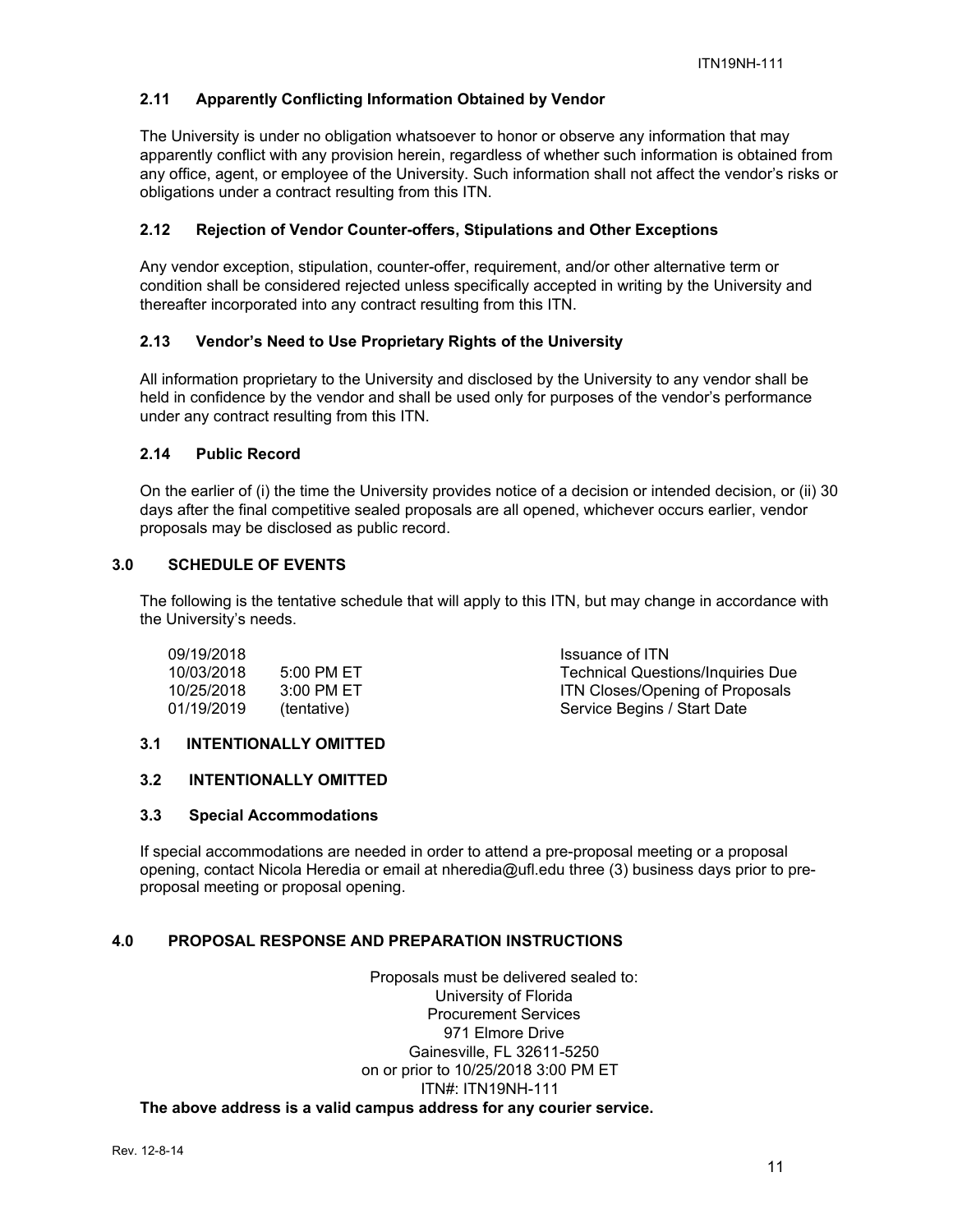It is the vendor's responsibility to assure that the proposal is delivered at the proper time and place of the proposal opening. Proposals which for any reason are not so delivered will not be considered. The University shall not accept proposals received by facsimile or email. The University shall, at the specified closing date and time, open all proposals that are otherwise in order. The University will allow interested parties to attend such opening for purposes of identifying which vendors have responded. The University will make no immediate decision at such time, and there will be no disclosure of any information contained in any proposal until the earlier of (i) the time University provides notice of a decision or intended decision, or (ii) 30 days after the final competitive sealed proposals are all opened, whichever occurs earlier, at which time the vendor proposals become public record. When multiple solicitations have been scheduled to open at the same date and time, the University will open solicitations that have interested individuals present in sequential order by solicitation number. The University will hold unopened any proposals received after the closing date and time, and will not consider such proposals. The University reserves the right to retain or dispose of such proposals at its discretion; however, the University may return such proposals to their related vendors, but only at such vendor's request and at no cost or expense whatsoever to the University.

If only one proposal is received, Procurement may delay the opening in order to determine why other vendors did not respond and to encourage other vendors to respond.

# **4.1 Proposal Format Organization**

Original proposal and all copies must be on 8-½ x11 text weight paper, double-sided, using binding tabs that will facilitate the distribution and evaluation of the proposals. Proposals should be printed when possible on paper containing a high level of post-consumer recycle content. Proposals should conform to the tabbed format below as well as the requirements of sections 4.1.3 and 4.1.4.

# **4.1.1 Response Format**

- $\bullet$  Submit one (1) original and two (2) copies of the proposal in hard copy form. The original response must contain the original manual signature of the authorized person signing the proposal, and an electronic copy of the proposal.
- Submit three (3) copies of the initial response on PC compatible media (CD/DVD or USB flash drive), preferably in Word® and/or Excel®.
- The outer carton of the response must display clearly and conspicuously the following identifying information: the ITN number, solicitation name and due date, and must be sealed.
- The offer's response must include the information and required submittals described, tabbed and numbered as shown below, with all information appearing in the Tab in which it was requested.
- All information and required submittals requested MUST BE in hardcopy and included in your written response.

# *Failure to adhere to this condition may cause your response to be rejected without further evaluation.*

- Information submitted that is not requested by the University may be considered to be supplemental and not subject to evaluation by the committee members.
- If there is any information or required submittals which due to size or binding cannot be incorporated following the proper tab, the vendor must provide information following the numbered tab, telling the evaluator where the information can be found in the response.
- Tabular / Paginated Format:
	- o **Tab 1**: Certification of Proposal, Corporate Structure & Negotiating Team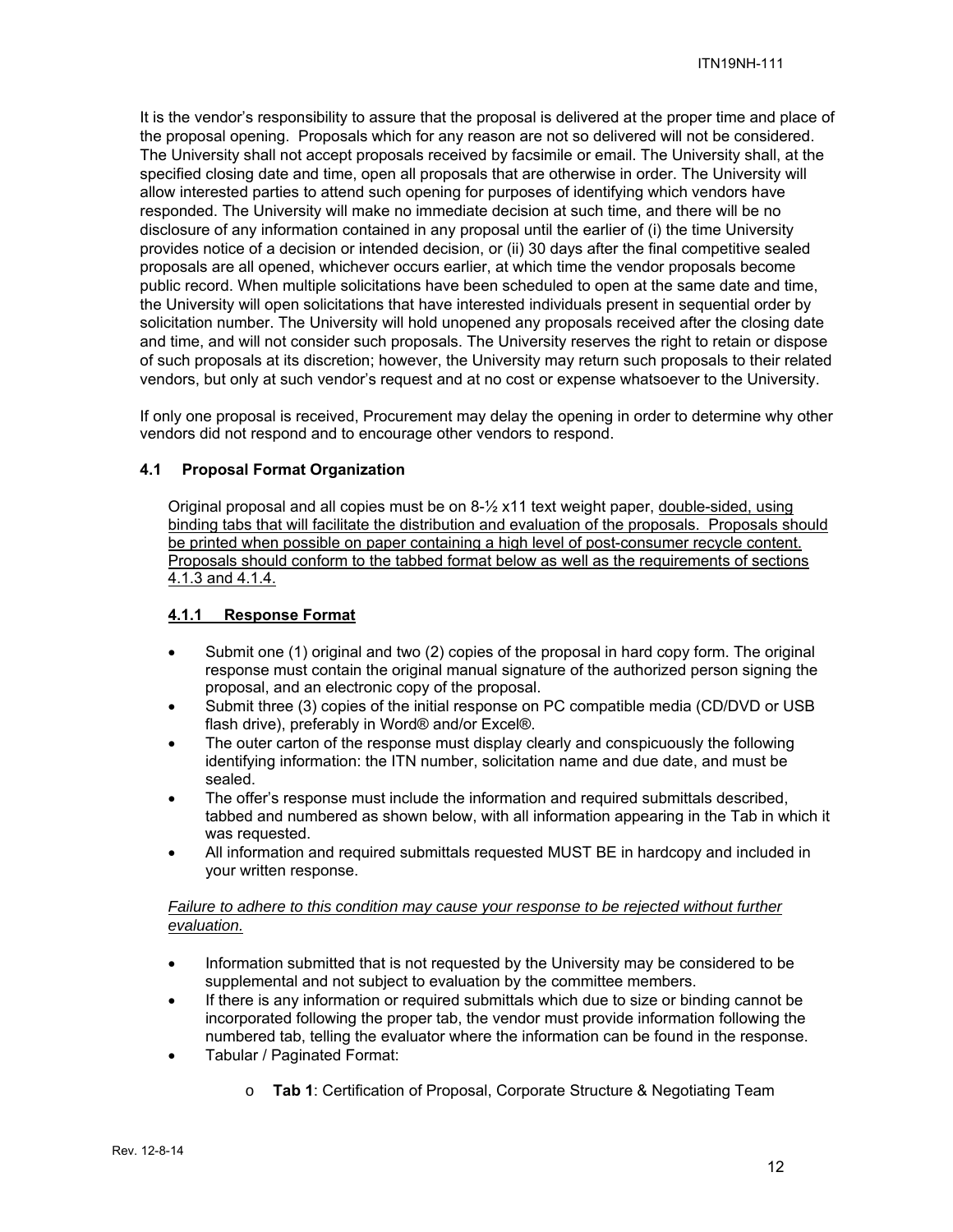- o Completed and signed Certification of Proposal form, and/or signed and completed acknowledgement forms for any addenda issued.
- o Contact name(s) and title(s) of the individual(s) responsible for the company's proposal and negotiation during this ITN process. Please include the Organizational chart beginning with your account management team through CEO of your company
- o **Tab 2**: Technical solution/resources: Describe and provide information regarding the proctoring solution and ability to meet the Service Level Requirements ("SLR") as stated in Scope of Work, 1.2. Provide specifics regarding resources and approach to meeting SLR's, including academic integrity, assessment volume and reporting capabilities. Discuss examples where SLRs at another customer have not been met and what action and timeline were taken to resolve the issue(s).
- o **Tab 3**: Describe the methodology that will be used to determine how new advances in technology, on both proctor and student sides, will be implemented in the proctoring solution.
- o **Tab 4:** Compliance with Federal/State Guidelines: Provide information regarding compliance with FERPA and ADA requirements (see Scope of Work 1.2)
- o **Tab 5**: Pricing/Financial Offering (see Scope of Work 1.2). Beyond price per student per course, include other creative options for pricing models/costs, including cost escalation or decreases (see Section 6.36).
- o **Tab 6**: Past Performance/Customer References: A listing of at least five (5) company projects/customers similar in size and scope to the services described in the ITN, both current and past customers. This list must include the name, address, telephone, and email address of the client contract administrator. If applicable, please list examples of services rendered to institutions of higher learning.
- o **Tab 7**: Reporting: Provide information regarding ability to provide required data. Include sample reports, how they are accessed and what data is available. See Reporting Requirements in Section 6.10.
- o **Tab 8:** Additional Best Value/Creative Ideas:Propose other ideas of ways to provide "best value" for University and its students. Possible ideas include student or research engagement, marketing, use of small and diverse businesses (see section 6.17), sustainable or "green" initiatives, and/or other ideas.
- o **Tab 9:** Concerns with Terms & Conditions: List any concerns/issues with specific contractual terms included in this ITN.

# **4.1.2 INTENTIONALLY OMITTED**

# **4.1.3 Bindings and Marking**

Vendors shall ensure that the original and each copy are individually bound. When submitting more than one (1) proposal, vendors shall ensure that units are clearly marked; for example, as "Original of Proposal One", "Copy One of Proposal One", "Original of Proposal Two", "Copy One of Proposal Two", and so on.

# **4.1.4 Marking of Envelopes**

Vendors shall ensure that the outer carton of the response must display clearly and conspicuously the following identifying information: ITN #: ITN19NH-111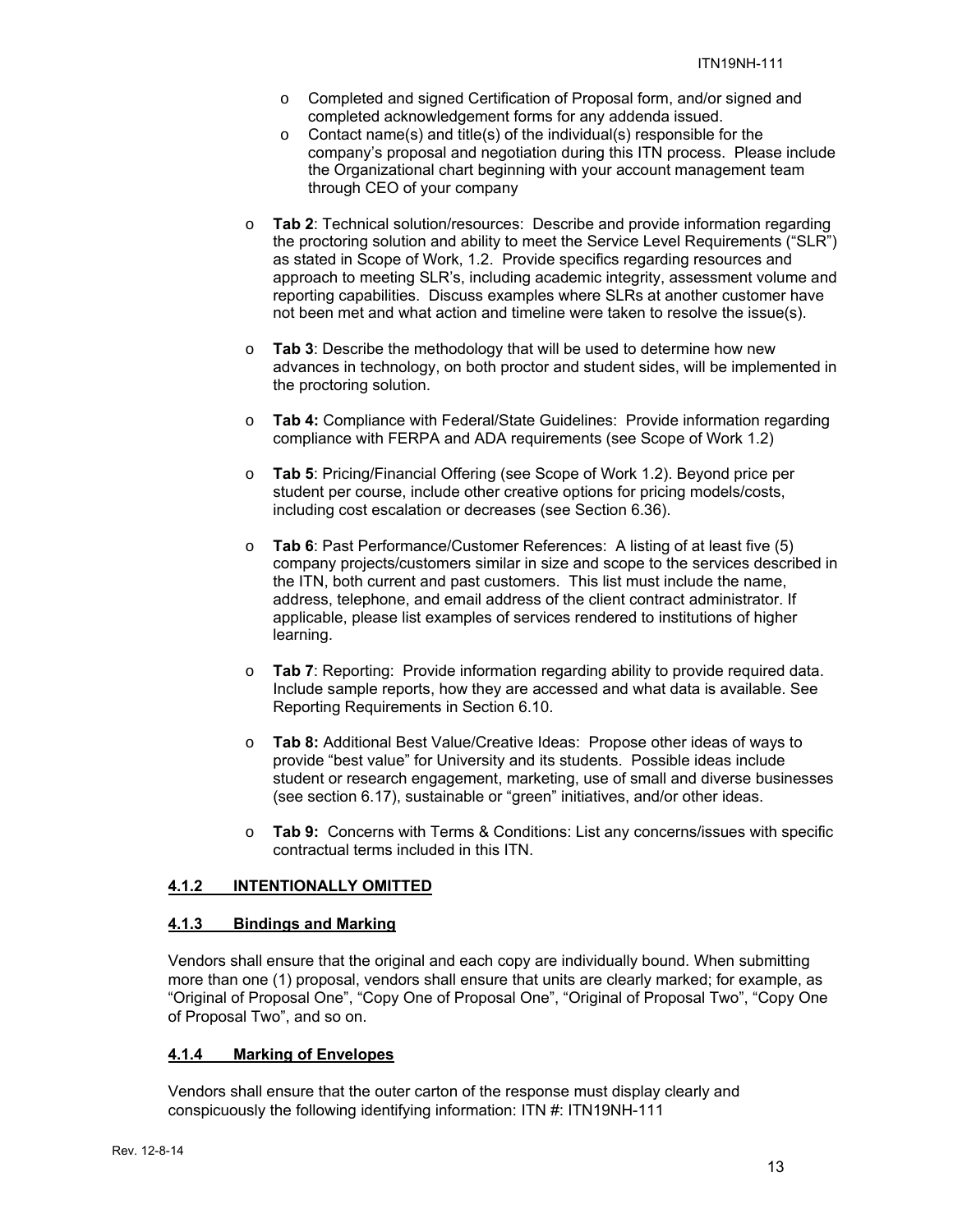Opening date and time: 10/25/2018 at 3:00 PM ET

# **4.1.5 Proposal Costs**

The University is not liable in any manner or to any extent for any cost or expense incurred by any vendor in the preparation, submission, presentation, or any other action connected with proposing or otherwise responding to this ITN. Such exemption from liability applies whether such costs are incurred directly by the vendor or indirectly through the vendor's agents, employees, assigns or others, whether related or not to the vendor.

# **4.1.6 Faxes or Emails Not Accepted**

The University shall not accept proposals received by fax or email.

# **4.2 Requirements of Proposer for Response**

# **4.2.1 Original ITN Document**

Procurement Services shall retain the ITN, and all related terms and conditions, exhibits and other attachments, in original form in an archival copy. Any modification of these, in the vendor's submission, is grounds for immediate disqualification.

# **4.2.2 Vendor's Understanding of the ITN**

In responding to this ITN, the vendor accepts the responsibility fully to understand the ITN in its entirety, and in detail, including making any inquiries to the University as necessary to gain such understanding. The University reserves the right to disqualify any vendor who demonstrates less than such understanding. Further, the University reserves the right to determine, at its sole discretion, whether the vendor has demonstrated such understanding. Related to this, the University's right extends to cancellation of award if award has been made. Such disqualification and/or cancellation shall be at no fault, cost or liability whatsoever to the University.

#### **4.2.3 University Provides Information in Good Faith without Liability**

All information provided by the University in this ITN is offered in good faith. Individual items are subject to change at any time. The University makes no certification that any item is without error. The University is not responsible or liable for any use of the information, or for any claims attempted to be asserted there from.

#### **4.2.4 Verbal versus Written Communication**

Verbal communication shall not be effective unless formally confirmed in writing by the specified University Procurement staff in charge of managing this ITN's process. In no case shall verbal communication override written communication.

#### **4.2.5 Questions, Communications and Inquires between the University and Vendors**

Vendor inquiries, questions and requests for clarification related to this ITN are to be directed, in writing, to:

> University of Florida Procurement Services 971 Elmore Drive Gainesville, FL 32611-5250

Attn: Nicola Heredia Telephone No: 352-294-1155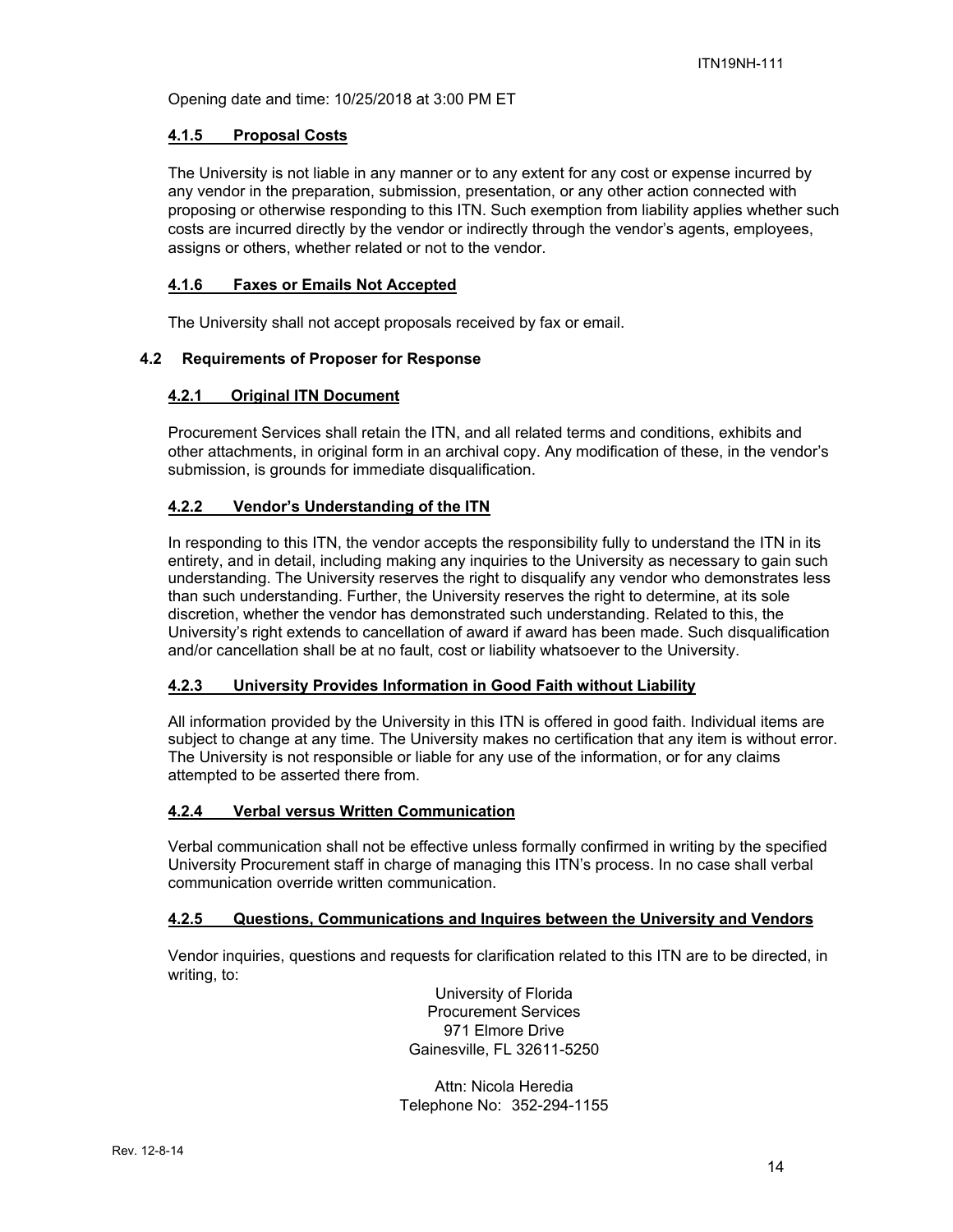#### E-mail Address: nheredia@ufl.edu

Applicable terms and conditions herein shall govern communications and inquiries between the University and vendors, as they relate to this ITN.

**Informal communications** shall include, but are not limited to, requests from/to vendors or vendors' representatives of any kind or capacity, to/from any University employee or representative of any kind or capacity, with the exception of Procurement Services, for information, comments, speculation, etc. Inquiries for clarifications and information that will not require addenda may be submitted verbally to the Procurement Staff named, above, at any time.

**Formal communications** shall include but are not limited to the following.

 Questions concerning this ITN must be submitted in writing, and be received prior to 10/03/2018 5:00 PM ET.

 Errors and omissions in this ITN and enhancements. Vendors shall bring to the University's attention any discrepancies, errors, or omissions that may exist within this ITN. Vendors shall recommend to the University any enhancements in respect to this ITN, which might be in the University's best interests. These must be submitted in writing and be received prior to 10/03/2018 5:00 PM ET.

• Inquiries about technical interpretations must be submitted in writing, and be received prior to 10/03/2018 5:00 PM ET.

 Inquiries for clarifications/information that will not require addenda may be submitted verbally to the Procurement Staff named above at any time during this process.

- Verbal and/or written presentations and pre-award proposals under this ITN.
- Addenda to this ITN.

Informal communications shall cease on the date of distribution of this ITN and formal communications shall commence. On the date that the University completes the award process for this ITN and executes the resulting contract with the successful Vendor, informal communications may resume and formal communications must cease.

#### **4.2.6 Addenda and the University's Response to Communications from Vendor**

The University will make a good-faith effort to provide a written response to each question or request for clarification that requires addenda within five (5) University business days.

#### *All addenda will be posted to our web site only:*

https://procurement.ufl.edu/vendors/schedule-of-bids/

#### *Vendors who want the addenda supplied to them in another form must notify the Procurement Staff listed in Section 4.2.5 above of that request. Otherwise, it will be the vendor's responsibility to check the web site for any additional information and addenda concerning this ITN.*

The University will not respond to any questions/requests for clarification that require addenda, if received by the University after 10/03/2018 5:00 PM ET.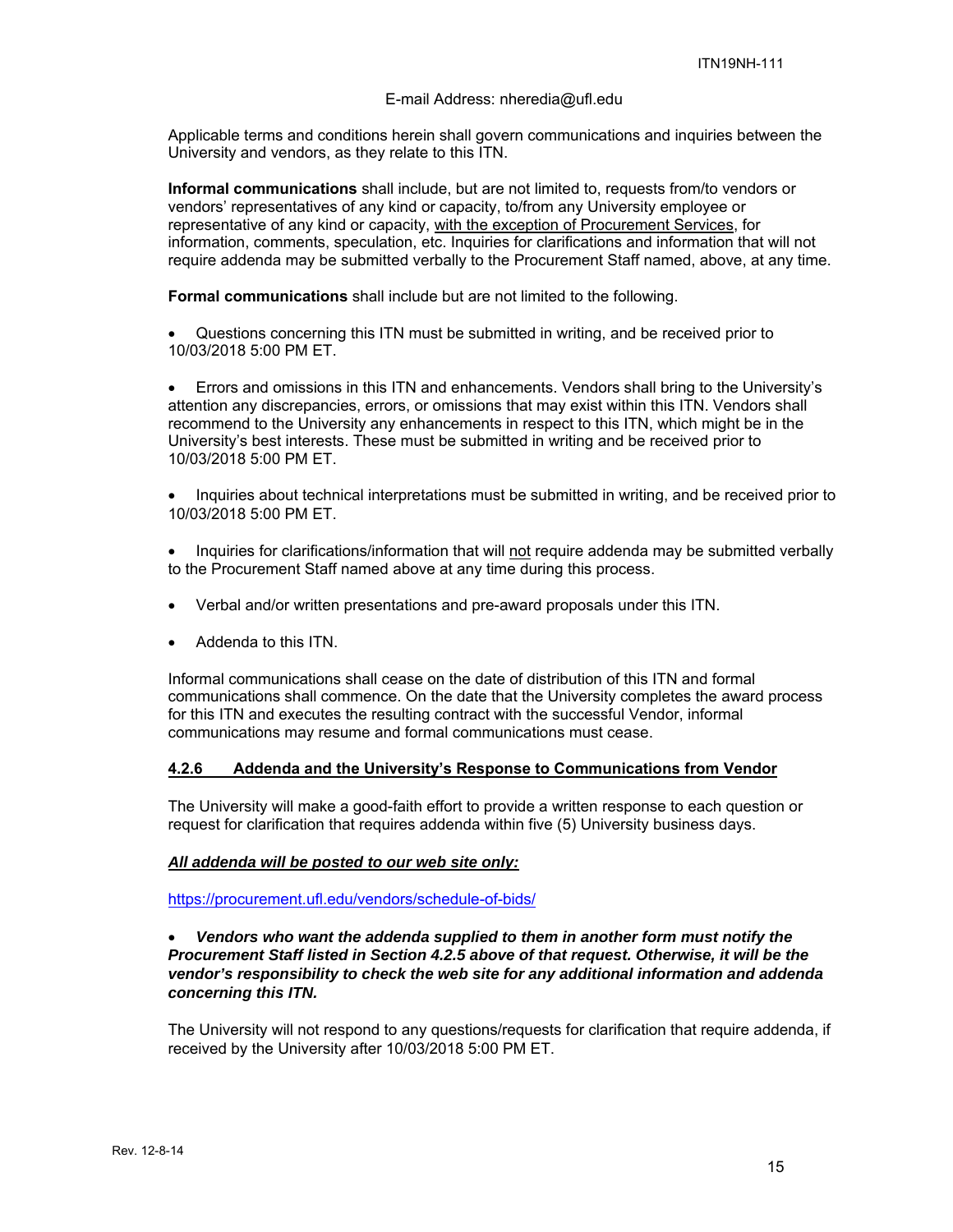# **4.2.7 Pricing and/or Revenue Proposal**

Vendors shall indicate pricing and/or revenue offers in the appropriate spaces and/or areas provided in this ITN. Vendors shall ensure that any departure from this condition results in an offer that is clearly cross-referenced to the applicable sections within this ITN. For any material departure from this condition, vendors shall provide clear and unambiguous explanations how the departure relates in detail to the applicable sections within this ITN. If the vendor responds with an "All or None" proposal, it shall be clearly and unambiguously marked as such.

The University may presume and hold as the vendor's final offer all pricing and/or revenue offerings, whether stated as amounts or percentages, and/or whether or not offered on an all-ornone basis, if not specified by the vendor. The University may accept or reject in part or entirely the vendor's pricing and/or revenue offerings when such offerings are not on an all-or-none basis. The University prohibits the changing of pricing and/or revenue proposals after the ITN closing date and time. Unless otherwise specifically proposed by the vendor, the University reserves the right to hold such pricing and/or revenue proposal as effective for the entire intended contract term. The University may prescribe the manner and method by which pricing and/or revenue offerings shall be communicated in the vendor's proposal. The University may reject any proposal in which the pricing and/or revenue offering does not conform to such prescribed manner and method.

# **4.2.8 Revisions to the ITN**

The University may revise any part of this ITN for any reason by issuing addenda. The University will communicate additional information and addenda to this ITN by posting them on our web site:

https://procurement.ufl.edu/vendors/schedule-of-bids/

# **Vendors that want the revisions supplied to them in another way must notify the Procurement Staff listed in this document of that request. Otherwise, it will be the vendor's responsibility to check the web site for any additional information and addenda concerning this ITN.**

Vendors are responsible for the information contained in such addenda, whether or not they acknowledge receipt. The University is under no obligation to communicate such addenda to vendors who notify the University that they will not be responding this ITN. The University may determine whether an addendum will be considered as part of this ITN and/or as part of any contract resulting there from. The University shall reject vendors' responses to addenda if such responses are received after the ITN closing date and time.

# **4.2.9 Attention to Terms and Conditions**

Vendors are cautioned to thoroughly understand and comply with all matters covered under the Terms and Conditions section of this ITN. The successful Vendor is expected to enter into a form of agreement. The University agreement terms and conditions included in this ITN are intended to be incorporated into this agreement. PROPOSALS THAT ARE CONTINGENT UPON ANY CHANGES TO THESE TERMS AND CONDITIONS MAY BE DEEMED TO BE NON-RESPONSIVE AND MAY BE REJECTED (within the University's sole discretion).

# **4.2.10 Required Signature**

The University may reject any vendors' response if it is not signed as indicated and/or required by the areas, spaces, or forms provided within this ITN.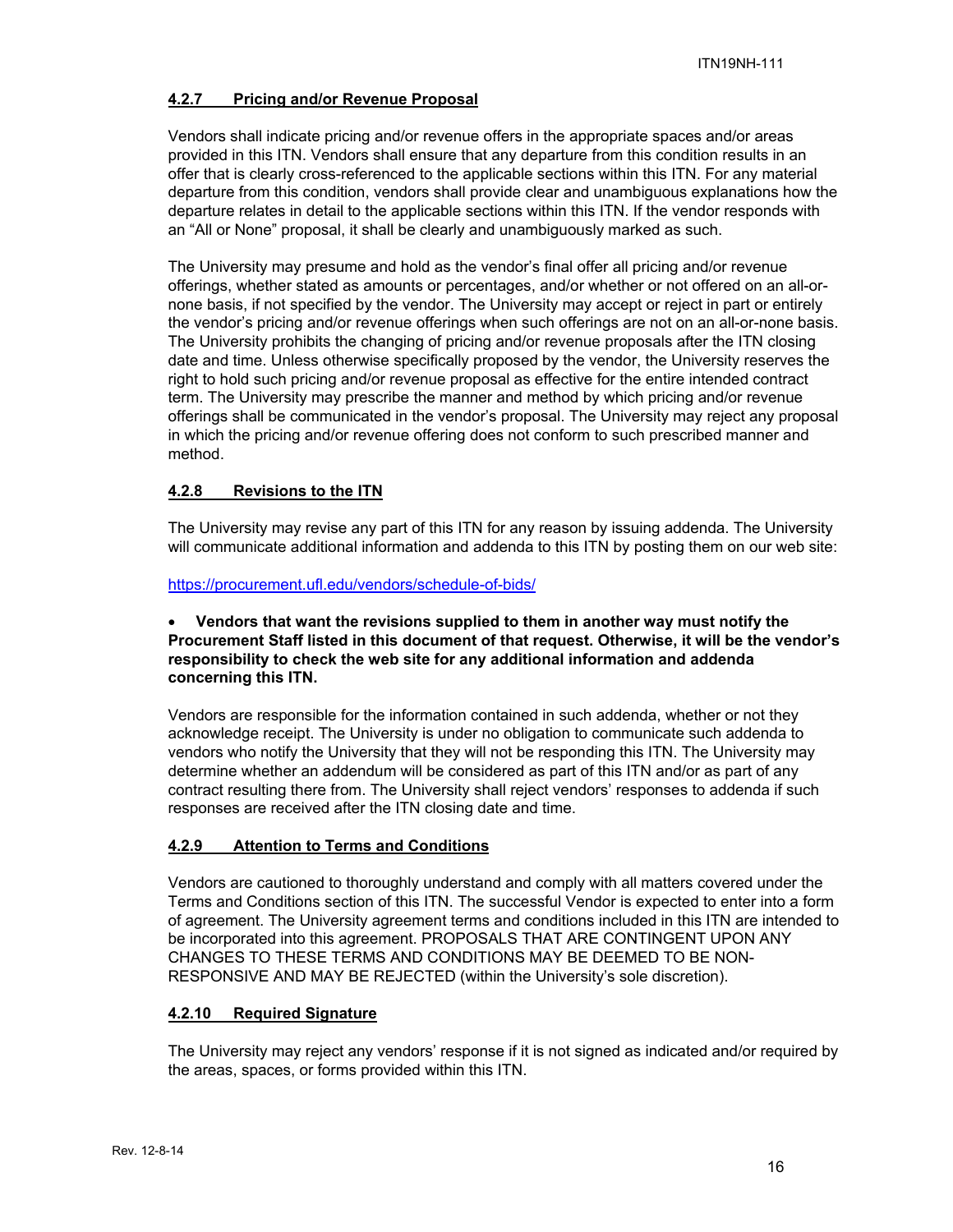# **4.2.11 Authority to Negotiate**

Representatives of the vendor(s) selected to participate in oral negotiation(s) shall be first required to submit written authorization from the company CEO or CFO attesting to the fact that the company's lead negotiator is authorized to bind the company to the terms and conditions agreed to during negotiations and as contained in the vendor's best and final offer. The provision of such authorization shall be a prerequisite to continuation in the ITN process. The University shall not enter into extensive contract negotiations with the selected vendor(s) after the negotiation process has been completed. If the University determines that a company awarded a contract based on this ITN does not honor all aspects of the agreement reached during the negotiations in the best and final offer, the University reserves the right to immediately cancel the award, and to place the company on the University's suspended vendor list.

Company negotiators must enter the negotiations prepared to speak on behalf of the vendor's company. The University reserves the right to immediately terminate negotiations with any company whose representatives are not empowered to, or who will not, make decisions during the negotiation session. Vendors are reminded that the University may elect not to solicit a best and final offer from any company whose representative(s) have been unable or unwilling to commit to decisions reached during the verbal negotiation process.

# **4.2.12 Collusion Prohibited**

In connection with this ITN, vendor collusion with other vendors or employees thereof, or with any employee of the University, is prohibited and may result in vendor disqualification and/or cancellation of award. Any attempt by the vendor, whether successful or not, to subvert or skirt the principles of open and fair competition may result in vendor disqualification and/or cancellation of award. Such disqualification and/or cancellation shall be at no fault or liability whatsoever to the University.

# **4.2.13 Improper Business Relationships/Conflict of Interest Prohibited**

In connection with this ITN, each vendor shall ensure that no improper, unethical, or illegal relationships or conflict of interest exists between or among the vendor, the University, and any other party to this ITN. The University reserves the right to determine the materiality of such relationships, when discovered or disclosed, whether intended or not; and to decide whether or not vendor disqualification and/or cancellation of award shall result. Such disqualification and/or cancellation shall be at no fault or liability whatsoever to the University.

#### **4.2.14 Corrections, Changes, and Providing Information on Forms within the ITN**

Vendors shall ensure that an authorized individual initials each correction using pen and ink. Vendors shall use pen and ink or typewriter in providing information directly on pages, or copies thereof, contained within this ITN.

# **4.2.15 INTENTIONALLY OMITTED**

#### **4.2.16 Anti-Kickback**

In compliance with FAR 52.203-7, the University has in place and follows procedures designed to prevent and detect violations of the Anti-Kickback Act of 1986 in its operations and direct business relationships.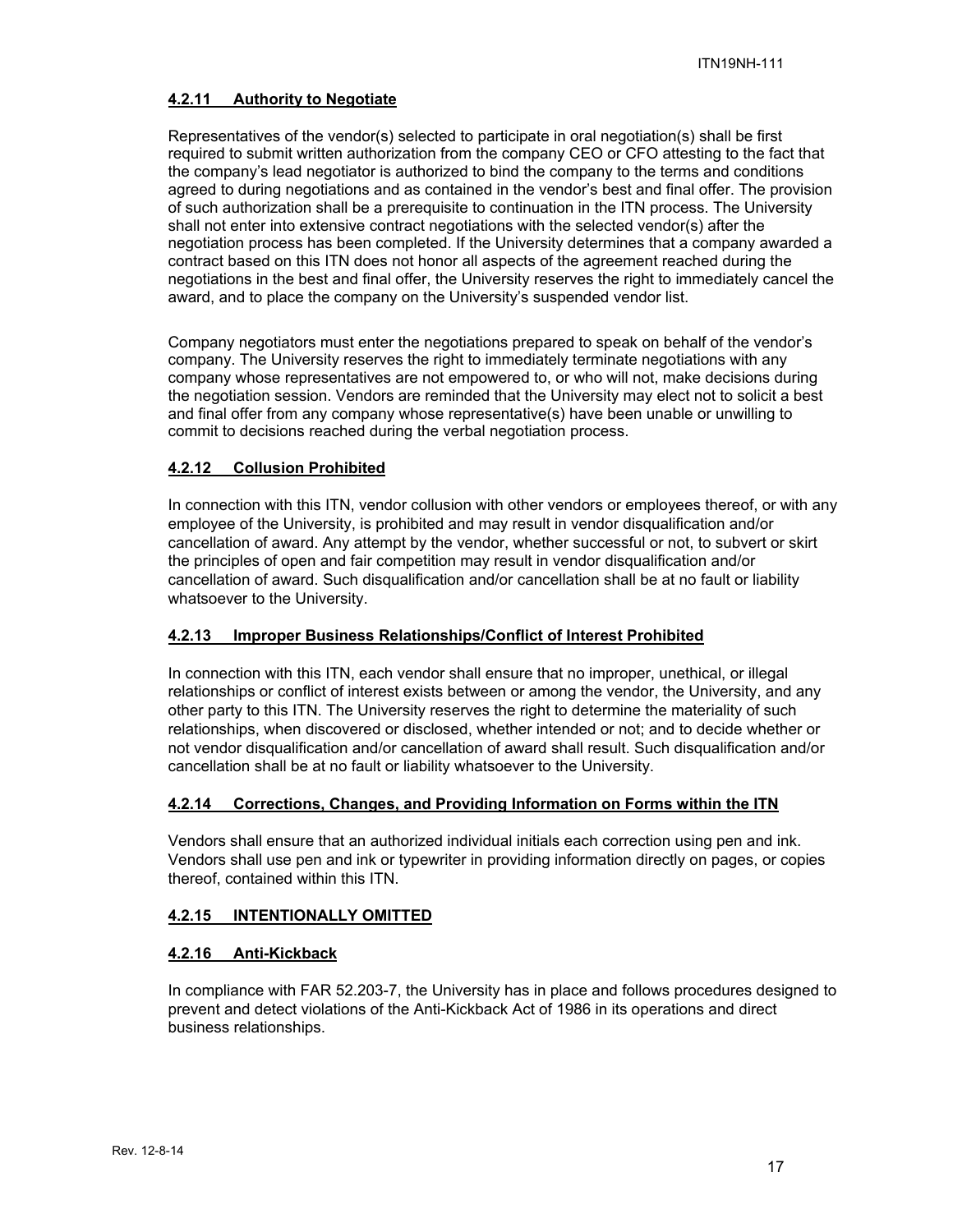# **4.2.17 Withdrawal of ITN**

Vendors may withdraw their proposals any time prior to the ITN closing date. Vendors may request to withdraw their proposals after the ITN closing date and time prior to selection and notice of award. The University shall have sole authority to grant or deny such a request. In the event the University grants such a request, it may withhold issuing future ITN's to such vendors.

# **4.2.18 University's Right to Use Vendor's Ideas/Proprietary Information**

**If the vendor needs to submit proprietary information with the proposal, the vendor shall ensure that it is enclosed in a separate envelope from the proposal and that it is clearly designated and conspicuously labeled as such.** Vendors who submit responses with information noted as proprietary may be asked to substantiate why the information is proprietary or is otherwise exempt from a public records request under Florida Law.

Selection or rejection of the proposal shall not affect the University's right of use. Provided, however, that the University will, in good faith, honor any vendor information that is clearly designated and conspicuously labeled as proprietary when the University concurs that the information is proprietary, and that trade secrets or other proprietary data contained in the proposal documents shall be maintained as confidential in accordance with procedures promulgated by the Procurement Staff and subject to limitations in Florida or Federal law. Pricing information cannot be considered proprietary. The University shall not be liable in any manner or in any amount for disclosing proprietary information if such information is not clearly so designated and conspicuously so labeled. The University shall likewise not be liable if it did not know or could not have reasonably known that such information was proprietary.

Should a request be made of the University for access to the information designated confidential or trade secret by the bidder and, on the basis of that designation, the University denies the request, the bidder may be responsible for all legal costs necessary to defend such action if the denial is challenged in a court of law.

# **5.0 DEFINITIONS**

#### **5.1 Agreement/Contract**

All types of agreements entered into by the University of Florida, regardless of what they may be called, for the procurement of materials, services or construction, or the disposal of materials. Meaning is interchangeable.

#### **5.2 Customer**

Unless otherwise implied by the context of the specific provision within this ITN, "Customer" means a customer of the vendor, other than the University.

#### **5.3 May, Should**

Indicates something that is not mandatory, but permissible, recommended, or desirable.

#### **5.4 Must, Shall, Will**

Indicates a mandatory requirement. Failure to meet these mandatory requirements may result in rejection of your proposal as non-responsive.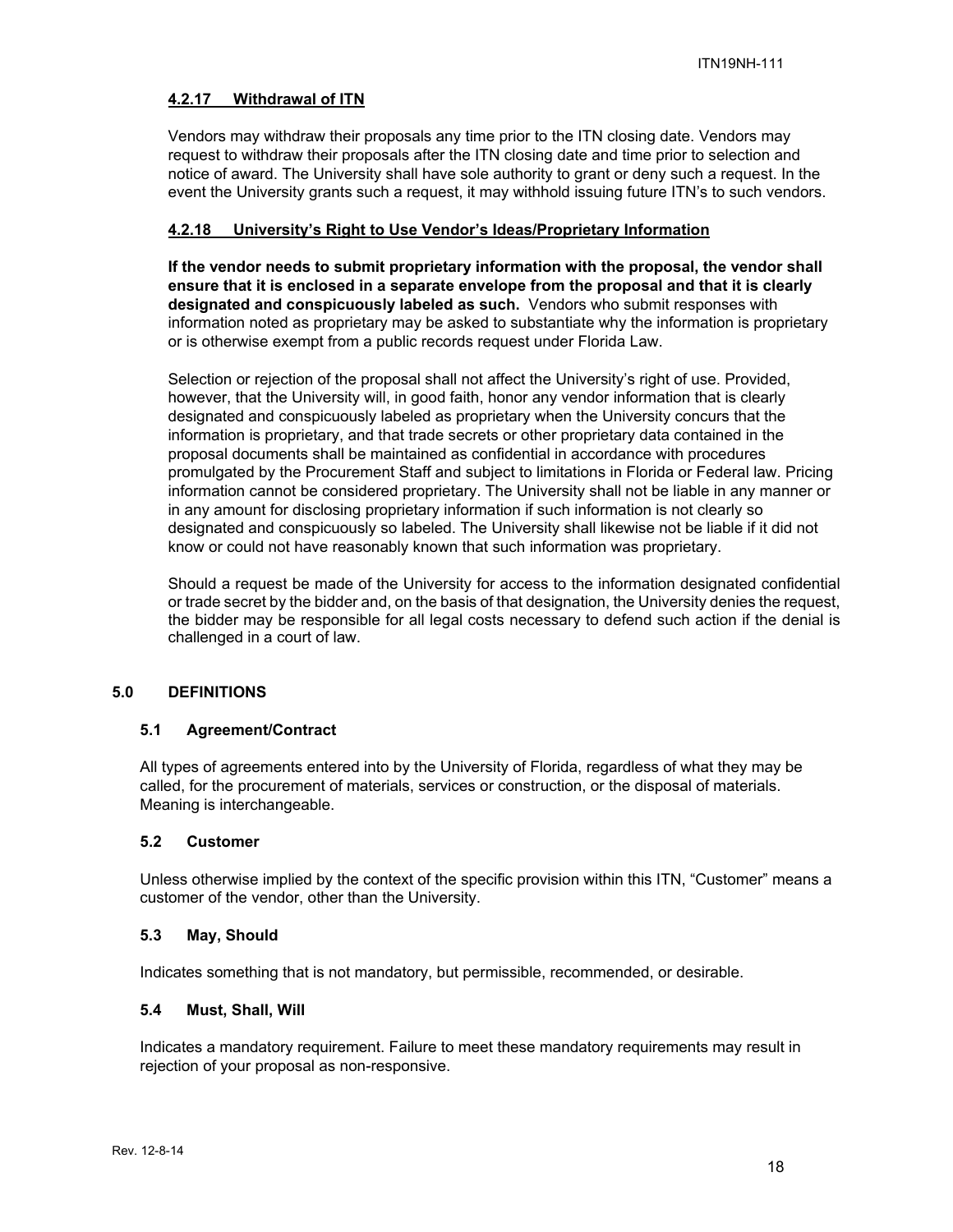# **5.5 Proposal**

The entirety of the vendor's responses to each point of this ITN, including any and all supplemental offers or information not explicitly requested within this ITN.

#### **5.6 Proprietary Information**

Information held by the owner that if released to the public or anyone outside the owner's organization, would be detrimental to its interests. It is an issue of fact rather than opinion. Pricing and/or revenues cannot be considered proprietary.

#### **5.7 Provider**

Any entity responding to this ITN, or, if selected, the vendor entering into a contract with University.

# **5.8 Invitation to Negotiate (ITN)**

A competitive negotiation process. It is not to be confused with an Invitation to Bid (ITB), in which goods or services are precisely specified and price is substantially the only competitive factor. This ITN provides the University the flexibility to negotiate to arrive at a mutually agreeable relationship. Price will be considered, but will not be the only factor of evaluation.

#### **5.9 Respondent**

Any entity responding to this ITN, or, if selected, the vendor entering into a contract with University.

#### **5.10 Response**

Same as Proposal

# **5.11 Successful Vendor**

Any entity responding to this ITN, or, if selected, the vendor entering into a contract with University.

#### **5.12 Supplement Agreement**

Any supplement terms and conditions agreed to by the parties in writing taking precedence over all other documents governing the transaction.

#### **5.13 Supplier**

Any entity responding to this ITN, or, if selected, the vendor entering into a contract with University.

#### **5.14 University of Florida, UF or University**

Same as The University of Florida Board of Trustees, a public body corporate of the State of Florida; throughout the document the term UF, University and University of Florida is used interchangeably.

#### **5.15 Vendor**

Any entity responding to this ITN, or, if selected, the vendor entering into a contract with University.

#### **5.16 Vendor's Proposal**

Same as Proposal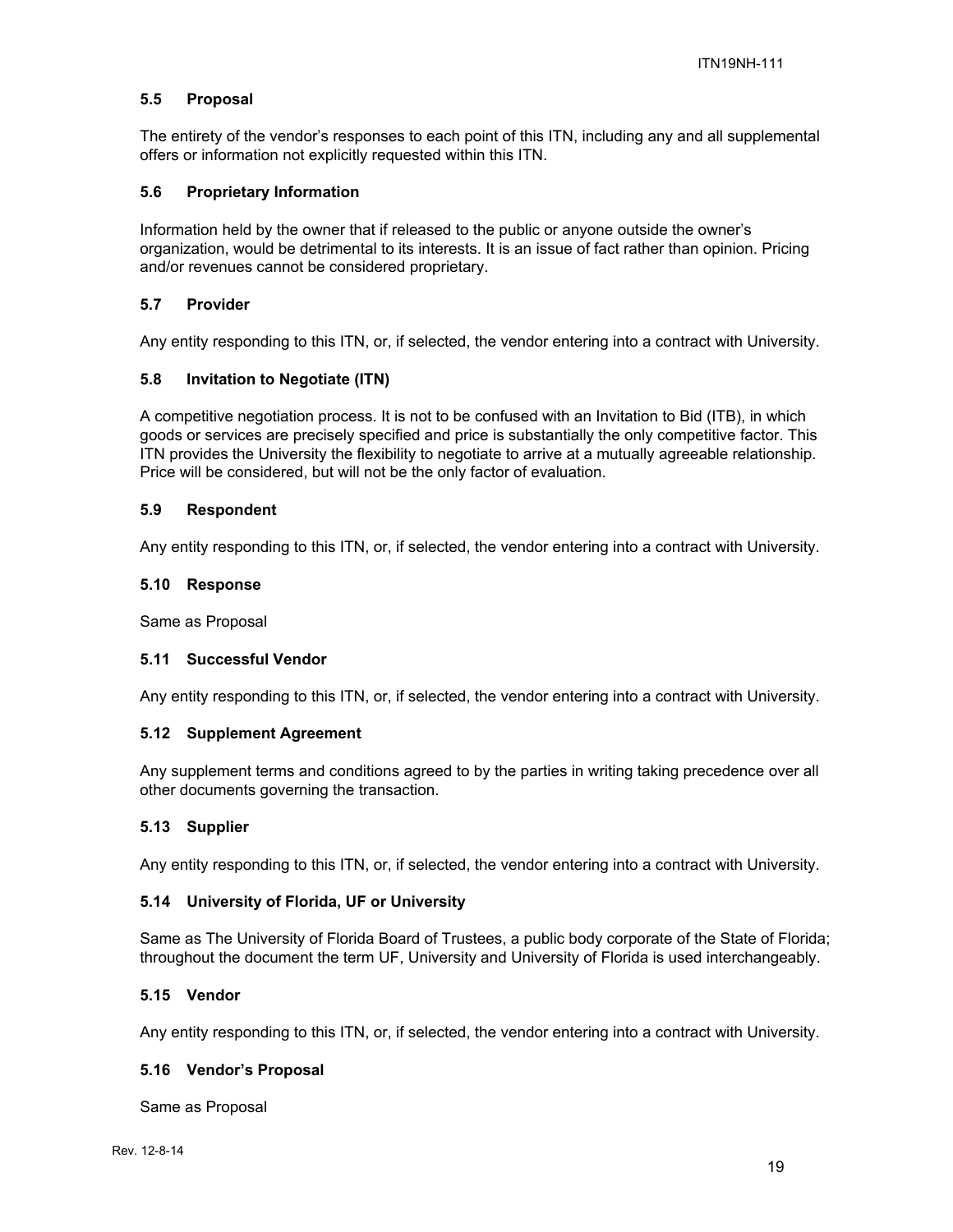# **5.17 Vendor's Response**

Same as Proposal

# **6.0 AGREEMENT TERMS AND CONDITIONS**

The following are the Terms and Conditions that will become part of any Agreement consummated between the University and the Successful Vendor and are not subject to negotiation or alteration by the Successful Vendor. Therefore, the Successful Vendor will be expected to execute an Agreement containing the provisions set forth in this section, or substantially similar provisions as University deems prudent or necessary. This list of provisions is not exhaustive or indicative of every provision that will be contained in the Agreement, but rather identifies particular terms and conditions of which the vendor should be aware. In the event of a conflict between any provisions contained in any of the documents governing this transaction, the following shall be the order of precedence: Agreement; Invitation to Negotiate; Proposal.

# **6.1 Actions of Successful Vendor**

The University is under no obligation whatsoever to be bound by the actions of any Successful Vendor with respect to third parties. The Successful Vendor is not a division or agent of the University.

# **6.2 Advertising**

The Successful Vendor shall not advertise or publish information concerning the Agreement without prior written consent of the University. The University shall not unreasonably withhold permission.

#### **6.3 Americans with Disabilities Act**

The Successful Vendor shall comply with all applicable provisions of the Americans with Disabilities Act and applicable federal regulations under the act.

#### **6.4 Certification**

By signature on the "Proposal Certification" form included under Section 7.0, the Vendor certifies that the submission on the proposal did not involve collusion or other anti-competitive practices. The Vendor has not given, offered to give, nor intends to give at any time hereafter any economic opportunity, future employment, gift, loan, gratuity, special discount, trip, favor, or service to a public servant in connection with the submitted proposal. In addition, Vendor certifies whether or not an employee of the University has, or whose relative has, a substantial interest in any Agreement subsequent to this ITN. Vendor also certifies their status with regard to debarment, or suspension by any federal entity.

Failure to provide a valid signature affirming the stipulations required by this clause shall result in the rejection of the submitted proposal and, if applicable, any resulting Agreement. Signing the certification with a false statement shall void the proposal and, if applicable, any resulting Agreement. Any resulting Agreement may be subject to legal remedies provided by law. Vendor agrees to promote and offer to the University only those services and/or materials as stated in and allowed for under resulting Agreement(s).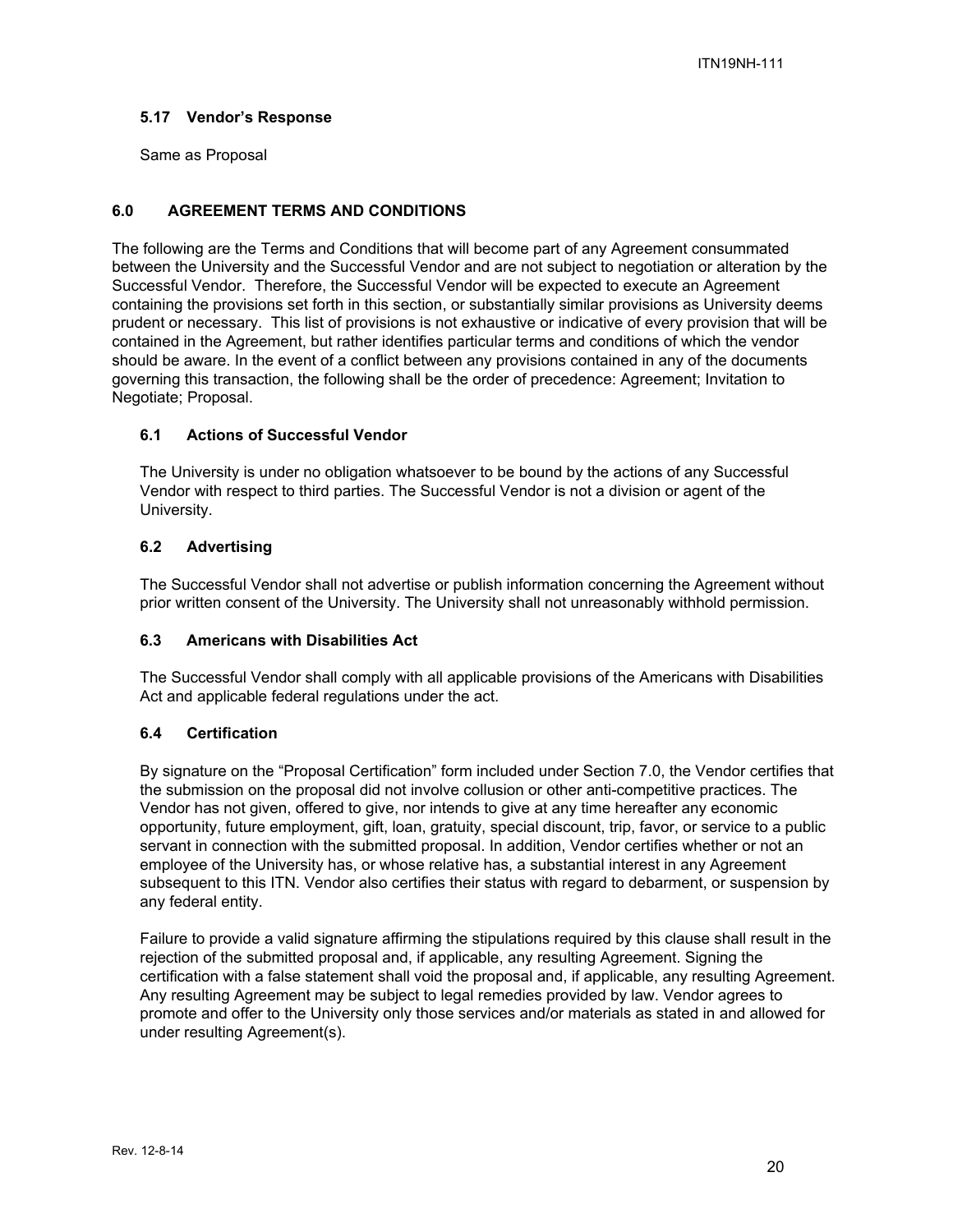# **6.5 Conflict of Interest**

The award hereunder is subject to the provisions of Chapter 112, F.S. Vendors must disclose with the proposal the name of any officer, director, or agent who is also an employee of the University of Florida. Further, all Vendors must disclose the name of any University employee who owns, directly or indirectly, an interest of five percent (5%) or more in the Vendor's firm or any of its branches.

# **6.6 Discrimination**

An entity or affiliate who has been placed on the discriminatory list may not submit a bid on a contract to provide goods or services to a public entity, may not submit a bid on a contract with a public entity for the construction or repair of a public building or public work, may not submit proposals on leases of real property to a public entity, may not award or perform work as a Vendor, supplier, subcontractor or consultant under contract with any public entity, and may not transact business with any public entity.

# **6.7 Drug Free Workplace**

The Successful Vendor agrees that in the performance of the Agreement, neither the Successful Vendor nor any employee of the Successful Vendor shall engage in the unlawful manufacture, distribution, dispensing, possession, or use of a controlled substance in conducting any activity covered by the Agreement. The University reserves the right to request a copy of the Successful Vendor's Drug Free Workplace Policy. The Successful Vendor further agrees to insert a provision similar to this statement in all subcontracts for services required.

# **6.8 Equal Opportunity Statement**

The State Universities have established equal opportunity practices which conform to both the spirit and the letter of all laws against discrimination and prohibit discrimination based on race, creed, color, sex, age, national origin, marital status or religion. To be considered for inclusion as a supplier under this agreement, the vendor commits to the following:

A. The provisions of Executive Order 11246, September 24, 1966, and the rules, regulations, and relevant orders of the Secretary of Labor are applicable to each order placed against this agreement regardless of value.

B. If the vendor expects to receive \$10,000 in orders during the first 12 months of this agreement, a complete certificate of non-segregated facilities shall be attached to the proposal response.

C.If the vendor expects to receive \$50,000 in orders during the first 12 months of this agreement and employs more than 50 people, standard form 100 (EEOO-1) must be filed prior to March 1 of each year.

D. If the vendor expects to receive \$50,000 in orders during the first 12 months and employs more than 50 people, a written program for affirmative action compliance must be maintained by the vendor, subject to review upon request by the user agencies of this agreement.

If you have already complied with the above, please indicate

# **6.9 Federal, State, and Local Laws and Regulations**

Successful Vendor is solely responsible for complying with all laws, ordinances, and regulations including but not limited to, those relating to taxes, licenses and permits, as they may apply to any matter under this ITN. The Successful Vendor must demonstrate that they are duly licensed by applicable regulatory bodies during the performance of the Agreement. Prior to the commencement of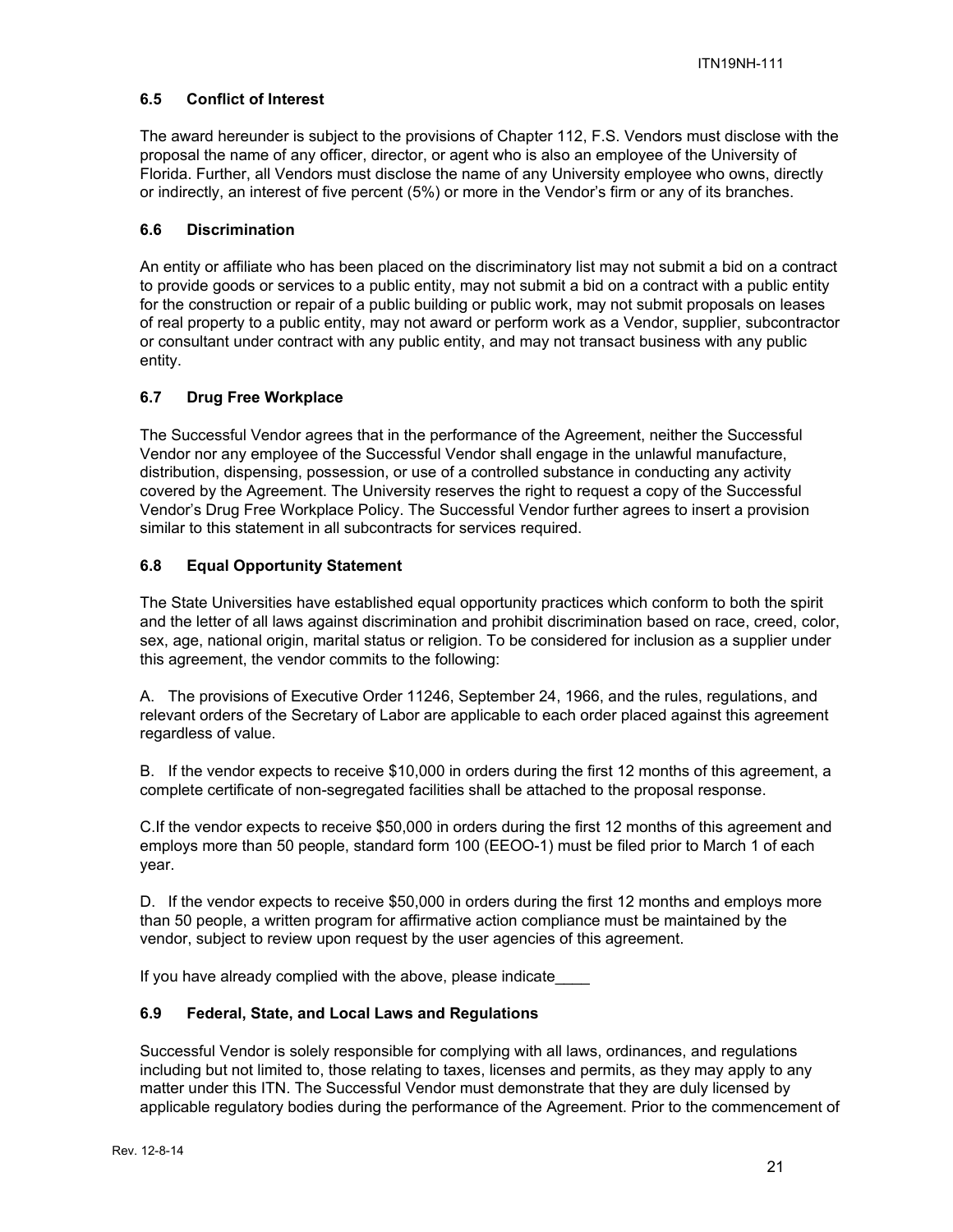Agreement, the Successful Vendor shall be prepared to provide evidence of such licensing as may be requested by the University. Successful Vendor shall, at no expense to the University, procure and keep in force during the entire period of the Agreement all such permits and licenses.

#### **6.10 Inspection, Audit and Reporting**

All books, accounts, reports, files and other records relating to the Agreement shall be subject at all reasonable times to inspection and audit by the University of Florida.

Reporting Requirements: The successful vendor(s) agrees to furnish to the University regular electronic reporting of all proctored sessions made under this contract as requested, but no less frequently than on a monthly basis in any event.

Reports will include, but are not limited to, the following:

Number of students who schedule an exam assessment, by assessment, within the mutually agreed upon test window.

Average "Launch Time" (time from student log-in to assessment) against the average goal of 10 minutes for 95% of the incoming students (who do not experience any technical issues beyond the control of the partner.)

Average "Wait Time" for each incoming student against the average goal of 4 minutes or less. (Wait Time is defined as the length of time between the moment a student logs-in to the authentication/proctoring environment and the moment the student is greeted by a live proctor.)

Student experience ratings, against the goal average of 95% of students ranking the experience high quality

Detailed assessment information with at minimum the following fields:

- Number of assessments, assessment by course, assessment date taken, assessment date billed
- Dollar value and services of any small business providing services to vendor as a result of this award.
- Other Organizations/Agencies: Total dollar value of purchases and total number of proctored sessions through this University agreement to other institutions
- Savings to University through vendor discounting special offers such as volume discounting

Vendor and University will work together to create reports as University deems necessary and compatible with vendor systems.

#### **6.11 Liens**

Each Successful Vendor shall keep the University free and clear from all liens asserted by any person or entity for any reason arising out of the furnishing of services or materials by or to the Successful Vendor.

#### **6.12 Modifications**

The Agreement can be modified or rescinded only by a writing signed by both parties or their duly authorized agents.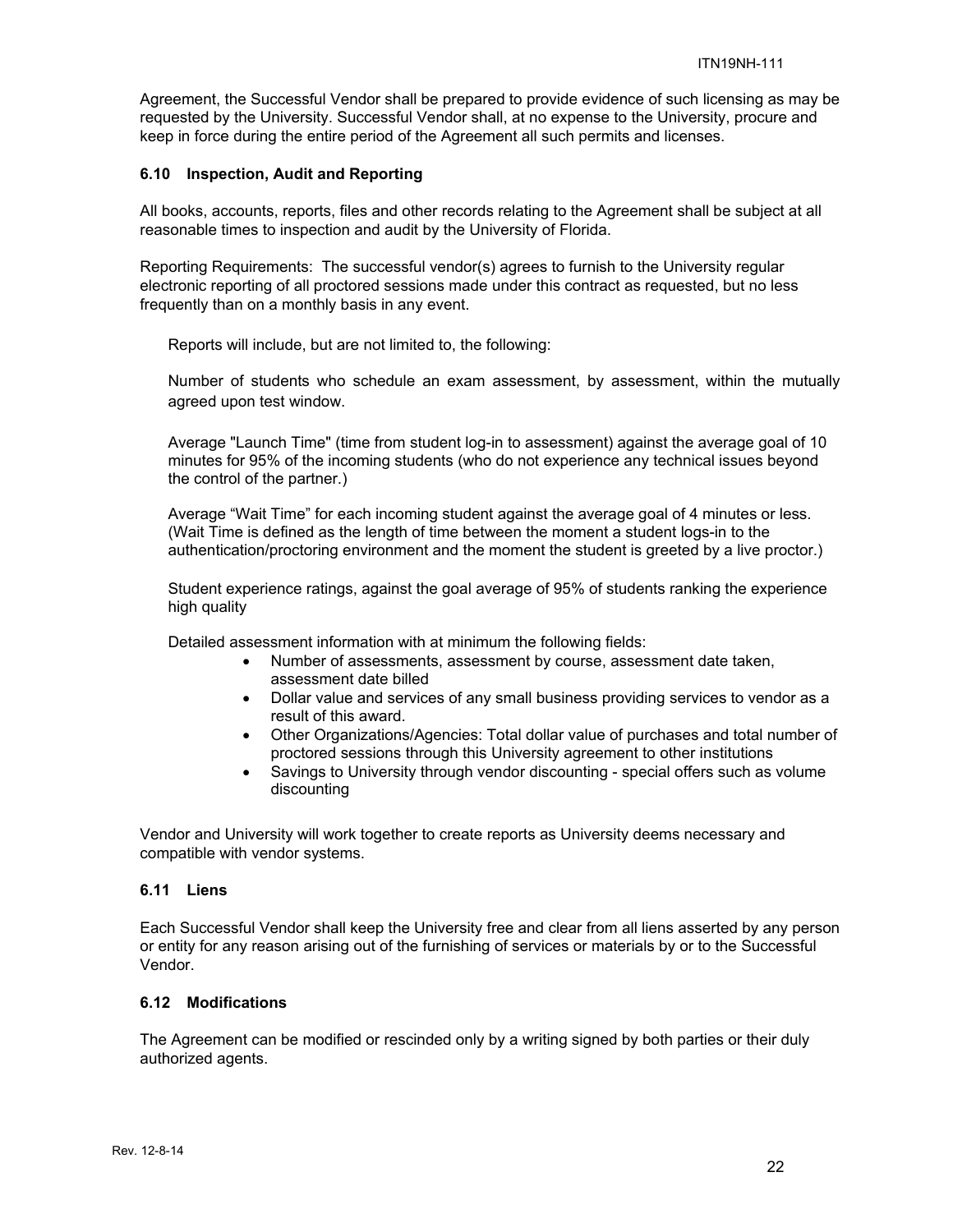#### **6.13 Non-Discrimination**

The parties agree to be bound by applicable state and federal rules governing Equal Employment Opportunity and Non-Discrimination.

#### **6.14 Ownership of Documents**

All drawings, maps, sketches, documents, records, programs, data base, reports and other data developed or purchased, under this Agreement for or at the University's expense shall be and remain the University's property, without restriction, reservation or qualifications. The Successful Vendor may retain copies necessary for recordkeeping documentation and all such other business purposes related to the Agreement. All materials and products produced shall be provided to the University upon expiration of this Agreement.

# **6.15 Sales and Use Tax**

The Successful Vendor agrees to comply with and to require all of his subcontractors to comply with all the provisions of applicable law. The Successful Vendor further agrees to indemnify and hold harmless the University from any and all claims and demands made against it by virtue of the failure of the Successful Vendor or any subcontractors to comply with the provisions of any and all said laws. The University is exempt from state sales and use tax.

# **6.16 Sexual Harassment**

Federal law and the policies of the University prohibit sexual harassment of University employees or students. Sexual harassment includes any unwelcome sexual advance toward a University employee or student, any request for a sexual favor from a University employee or student, or any other verbal or physical conduct of a sexual nature that is so pervasive as to create a hostile or offensive working environment for University employees, or a hostile or an offensive academic environment for University students. University vendors, subcontractors and suppliers for this project are required to exercise control over their employees so as to prohibit acts of sexual harassment of University employees and students. The employer of any person who the University, in its reasonable judgment, determines has committed an act of sexual harassment agrees as a term and condition of the Agreement to cause such person to be removed from the project site and from University premises and to take such other action as may be reasonably necessary to cause the sexual harassment to cease.

#### **6.17 Small Business Program**

University is an equal opportunity institution and, as such, encourages the use of small businesses, including women and minority-owned small businesses in the provision of goods and services. Small businesses should have a fair and equal opportunity to compete for dollars spent by the University. Competition ensures that prices are competitive and a broad vendor base is available. **Vendors are encouraged to get certified by the State of Florida** if they are minority-owned, woman-owned or veteran-owned:

http://www.dms.myflorida.com/agency\_administration/office\_of\_supplier\_diversity\_osd/get\_certified

Vendor shall use good faith efforts to ensure opportunities are available to small businesses, including women and minority-owned businesses. For questions about the University's Small Business Program contact Director of Small Business and Vendor Diversity, 352-392-0380, https://sbvdr.admin.ufl.edu/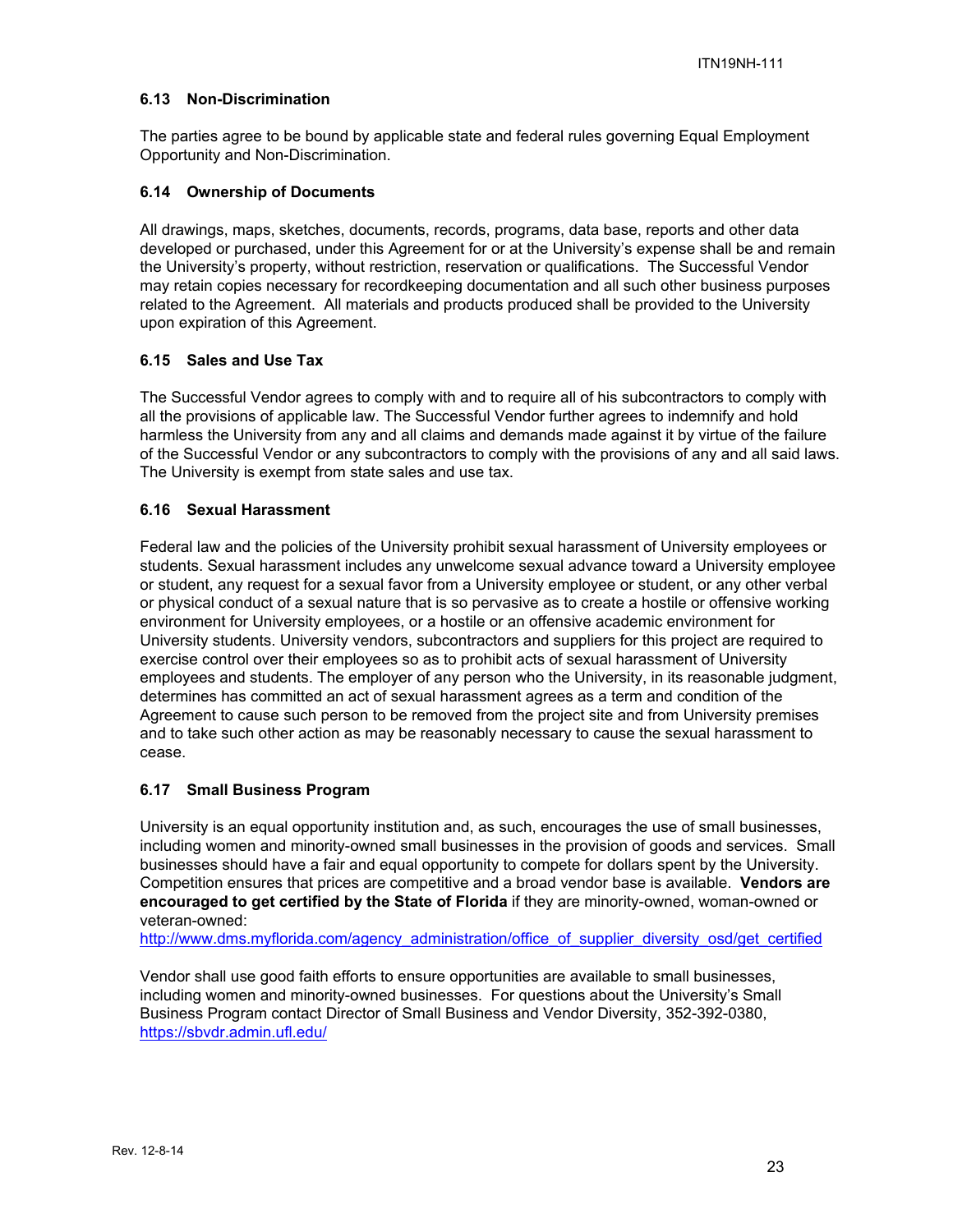# **6.18 Tobacco Free Campus Policy**

The University of Florida campus is a tobacco-free campus. This policy was effective as of July 1, 2010. The use of cigarettes or other tobacco products in UF buildings, parking lots, or in vehicles in these areas is prohibited. The successful vendor is expected to respect this smoke free policy and fully comply with it.

# **6.19 Sustainability Preferences**

The University's Procurement directives support the purchase of products that will minimize any negative environmental impacts of our work. In order to facilitate a healthy market in sustainable products, all parties involved in the procurement and utilization of materials must engage in both waste recycling and the initial purchase of products containing recycled content. It is in the interest of public health, safety and welfare and the conservation of energy and natural resources to use and promote environmentally responsible products, as well as energy efficient fixtures, appliances and mechanical equipment used in new construction and retrofit of University facilities.

# **6.20 Assignment-Delegation**

No right or interest in the Agreement shall be assigned or delegation of any obligation made by Successful Vendor without written permission of the University. Any attempted assignment or delegation by Successful Vendor shall be wholly void and totally ineffective for all purposes unless made in conformity with this paragraph.

# **6.21 Assignment of Anti-Trust Overcharge Claims**

The parties recognize that in actual economic practice overcharges resulting from anti-trust violations are in fact borne by the ultimate purchaser; therefore, Successful Vendor hereby assigns to the University any and all claims for such overcharges.

# **6.22 Date for Reckoning Prompt-Payment Discount**

For purposes of determining whether a prompt-payment discount, if applicable, may be taken by the University, the starting date of such reckoning period shall be the later of the date of a properly executed invoice or the date of completion of service and/or delivery of product.

# **6.23 Force Majeure**

In the event compliance with any obligation under this Agreement is impractical or impossible due to any Event of Force Majeure, then the time for performance of such obligation shall be extended for a period equivalent to the duration of the Event of Force Majeure. The provisions of this section shall not operate to excuse either party's inability to perform its obligations hereunder because of inadequate finances. "Event of Force Majeure:" means any strike, lockout, labor dispute, embargo, flood, earthquake, storm, dust storm, lightning, fire, epidemic, act of God, war, national emergency, civil disturbance or disobedience, riot, sabotage, terrorism, restraint by governmental order or any other occurrence beyond the reasonable control of the party in question.

# **6.24 INTENTIONALLY OMITTED**

# **6.25 Indemnification/Hold Harmless; Liability**

The Successful Vendor shall indemnify, defend, and hold harmless the University of Florida Board of Trustees, the University of Florida, the State of Florida and the Florida Board of Governors, and their respective officers, agents, and employees, against and from any and all claims, demands, suits, actions, proceedings, loss, cost, and damages of every kind and description, including attorneys' fees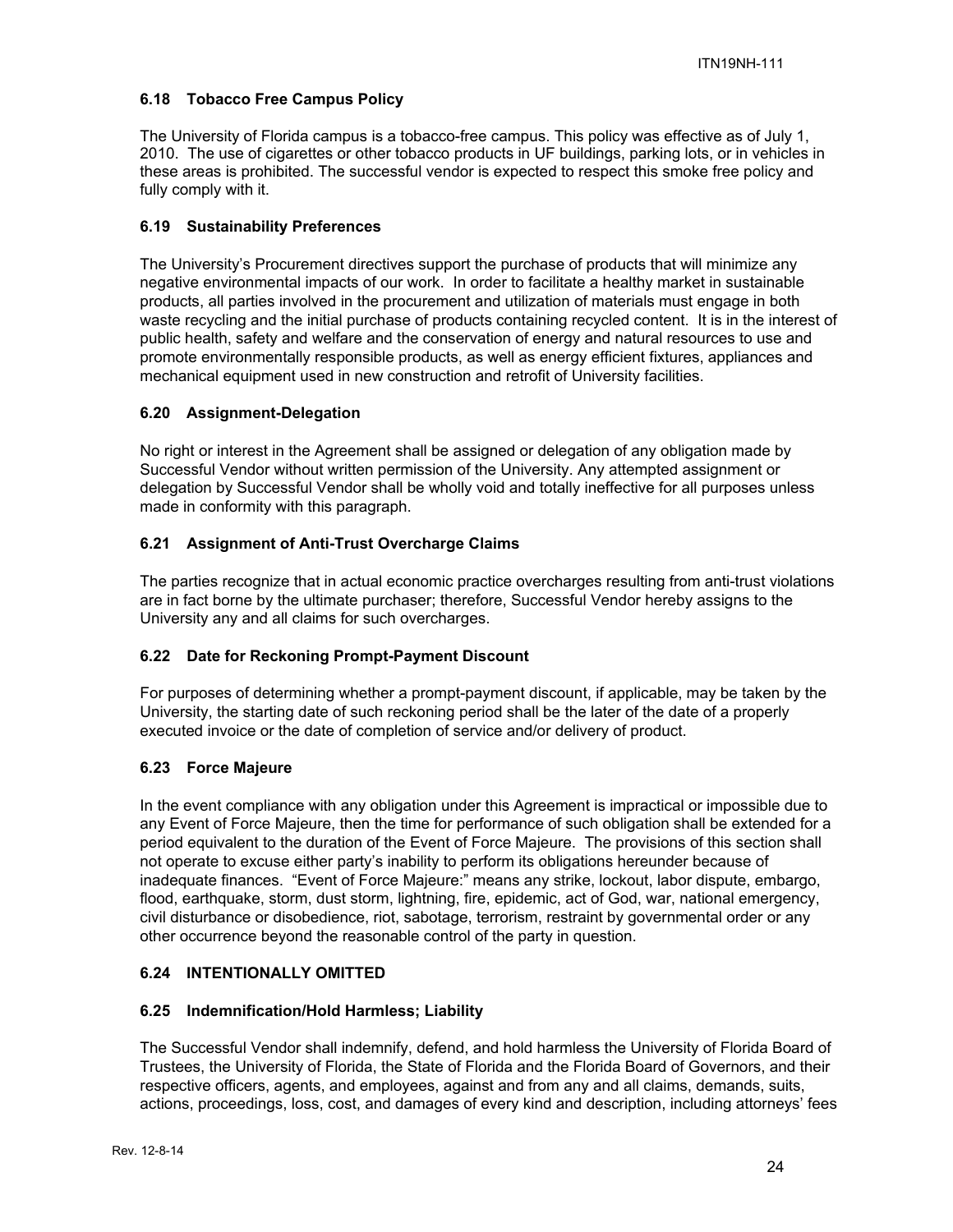and/or litigation expenses, which may be brought or made against or incurred on account of loss of or damage to any property or for injuries to or death of any person, caused by, arising out of, or contributed to, in whole or in part, by reasons of any act, omission, professional error, fault, mistake, or negligence of Successful Vendor, its employees, agents, representatives, or subcontractors, their employees, agents, or representatives in connection with or incident to the performance of the Agreement. Successful Vendor's obligation under this provision shall not extend to any liability caused by the sole negligence of the University Of Florida Board Of Trustees, University, or its officers, agents, and employees. Such indemnification shall specifically include infringement claims made against any and all intellectual property supplied by Successful Vendor and third party infringement under the Agreement.

The University, as a public entity, is protected by sovereign immunity from tort liability, subject to a limited statutory waiver. The University will not agree to (i) indemnify or hold harmless any vendor; (ii) be liable for vendor's attorneys' fees under any circumstances; or (iii) binding arbitration. The Agreement shall not be construed or interpreted as (i) denying to either party any remedy or defense available to such party under the laws of the State of Florida; (ii) the consent of University or the State of Florida or their agents and agencies to be sued; or (iii) a waiver of either University's or the State of Florida's sovereign immunity beyond the limited waiver provided in section 768.28, Florida Statutes.

#### **6.26 Insurance Requirements**

The Successful Vendor shall purchase from and maintain with a company or companies, lawfully authorized to do business in Florida and acceptable to the University, such insurance as will protect the Successful Vendor from claims arising out of or resulting from the Successful Vendor's operations under the Agreement and for which the Successful Vendor may be legally liable, whether such operations be by the Successful Vendor or by their subcontractors or by anyone directly or indirectly employed by any of them, or by anyone for whose acts any of them may be liable. All insurance policies shall be issued and countersigned by representatives of such companies duly authorized for the State of Florida and shall be written on ISO standard forms or their equivalents. The Successful Vendor shall file with the University Certificates of Insurance prior to the commencement of this Agreement and shall file Certificates of Insurance evidencing the renewal of such policies at least thirty (30) days prior to the date that each applicable insurance policy is scheduled to expire. *Please note that the University of Florida must be named "additional insured" on automobile and general liability policies.*

General Liability Insurance – The Successful Vendor shall provide the ISO Commercial General Liability policy for general liability coverage's for limits of not less than of \$1,000,000 per occurrence. Coverage shall be maintained without interruption from date of commencement of work until date of final payment.

Worker's Compensation - The Successful Vendor shall secure and maintain for the life of this Agreement, valid Worker's Compensation Insurance as required by Chapter 440, Florida Statutes (if applicable.)

Automobile Liability - The Successful Vendor shall secure and maintain, during the life of this Agreement, Automobile Liability insurance on all vehicles against bodily injury and property damage in at least the amount of \$100,000.00 per person, \$500,000.00 per occurrence.

#### **6.27 Protection of Property**

The Successful Vendor shall at all times guard against damage or loss to the property of the University or of others or vendors and shall be held responsible for replacing or repairing any such loss or damage. The University may withhold payment or make such deductions as deemed necessary to insure reimbursement or replacement for loss or damage to property through negligence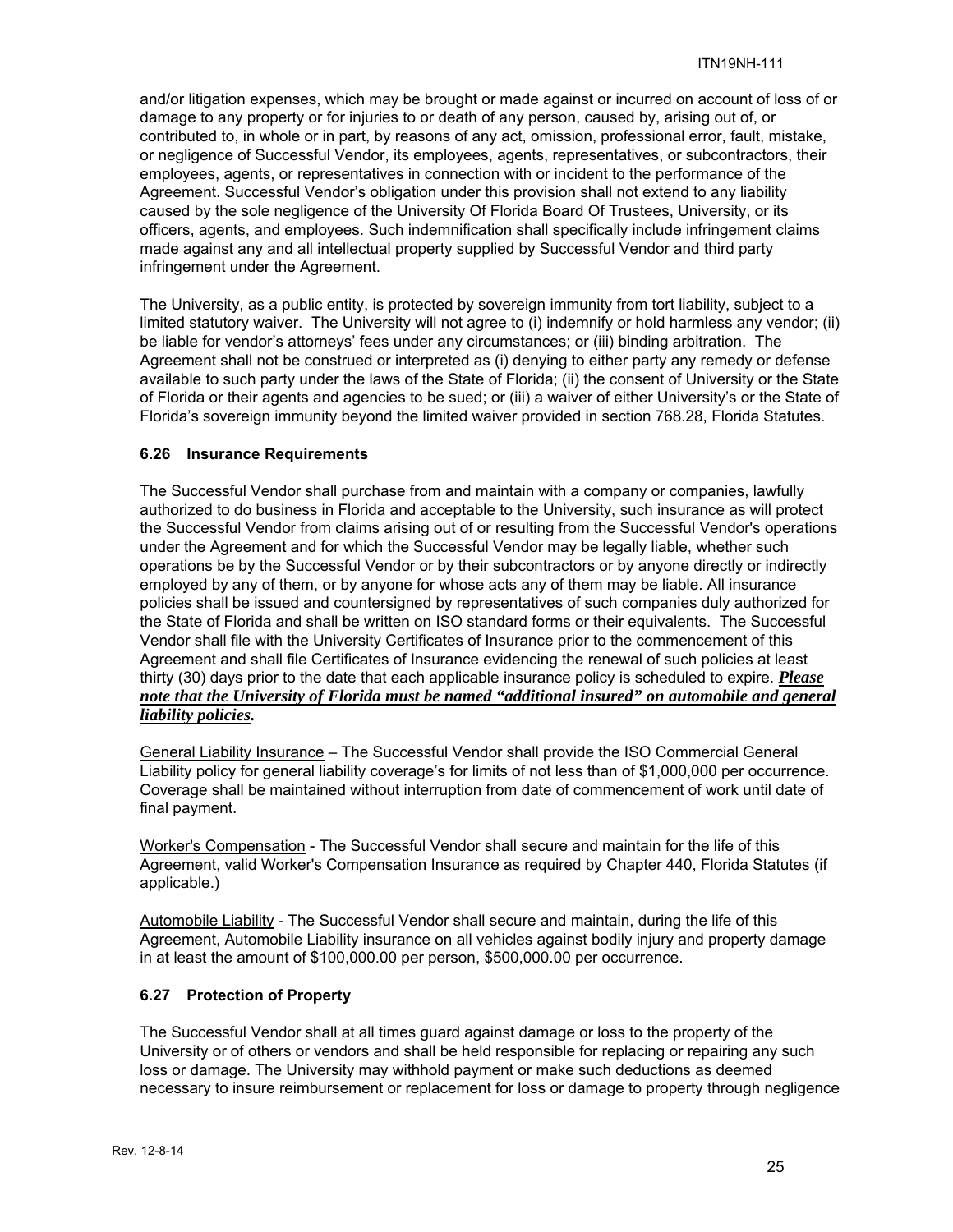of the Successful Vendor or their agents. The Successful Vendor shall provide all barricades and take all necessary precautions to protect buildings and personnel.

# **6.28 Intellectual Property**

- A. All works that are created pursuant to this contract ("Works") are works made for hire, and all rights and privileges attendant to the Works belong exclusively to the University. If a court of competent jurisdiction determines that any Work does not constitute a work made for hire, the Contractor hereby assigns to the University for no additional consideration all rights and privileges the Contractor has in the works, including all intellectual property rights, specifically those under copyright law.
- B. Paragraph A does not apply to Works that are not created through performance under this Contract ("Pre-existing works"). With respect to Pre-existing works used by the Contractor in performance of this Contract, the Contractor shall obtain for the University at no additional charge a license to use Pre-existing works for the uses intended under this Contract, including the right to make derivative works. Paragraph A does apply, however, to any Works that are derivative of Pre-existing works.
- C. The Contractor warrants that it has full power and authority to transfer the rights granted by this Contract to the University and that use of the works by the University does not constitute an infringement or other violation of any copyright, trade secret, trademark, patent, non-disclosure, or other rights of any third party.
- D. Title and all rights and privileges to all graphics and material provided to the Contractor by the University in connection with this Contract remain the exclusive property of the University of Florida. The Contractor does not receive any title, rights, or privileges in those graphics or materials. The University grants to the Contractor a limited license in those graphics or materials only for the purpose of carrying out the Contractor's obligations under this Contract.

# **6.29 Labor Disputes**

Successful Vendor shall give prompt notice to the University of any actual or potential labor dispute which delays or may delay performance of the Agreement.

# **6.30 Laws and Regulations**

Successful Vendors are solely responsible for keeping themselves fully informed of and faithfully observing all laws, ordinances, and regulations and shall protect and indemnify the University, its officers and agents against any claims of liability arising from or based on any violation thereof.

# **6.31 No Replacement of Defective Tender**

Every tender of goods or services must fully comply with all provisions of the Agreement as to time of delivery, quantity, and the like. If a tender is made which does not fully conform, this shall constitute a breach and Successful Vendor shall not have the right to substitute a conforming tender.

# **6.32 No Waiver of Right by the University**

No waiver by University of any breach of the provisions of the Agreement by the Successful Vendor shall in any way be construed to be a waiver of any future breach or bar the University's right to insist on strict performance of the provisions of the Agreement.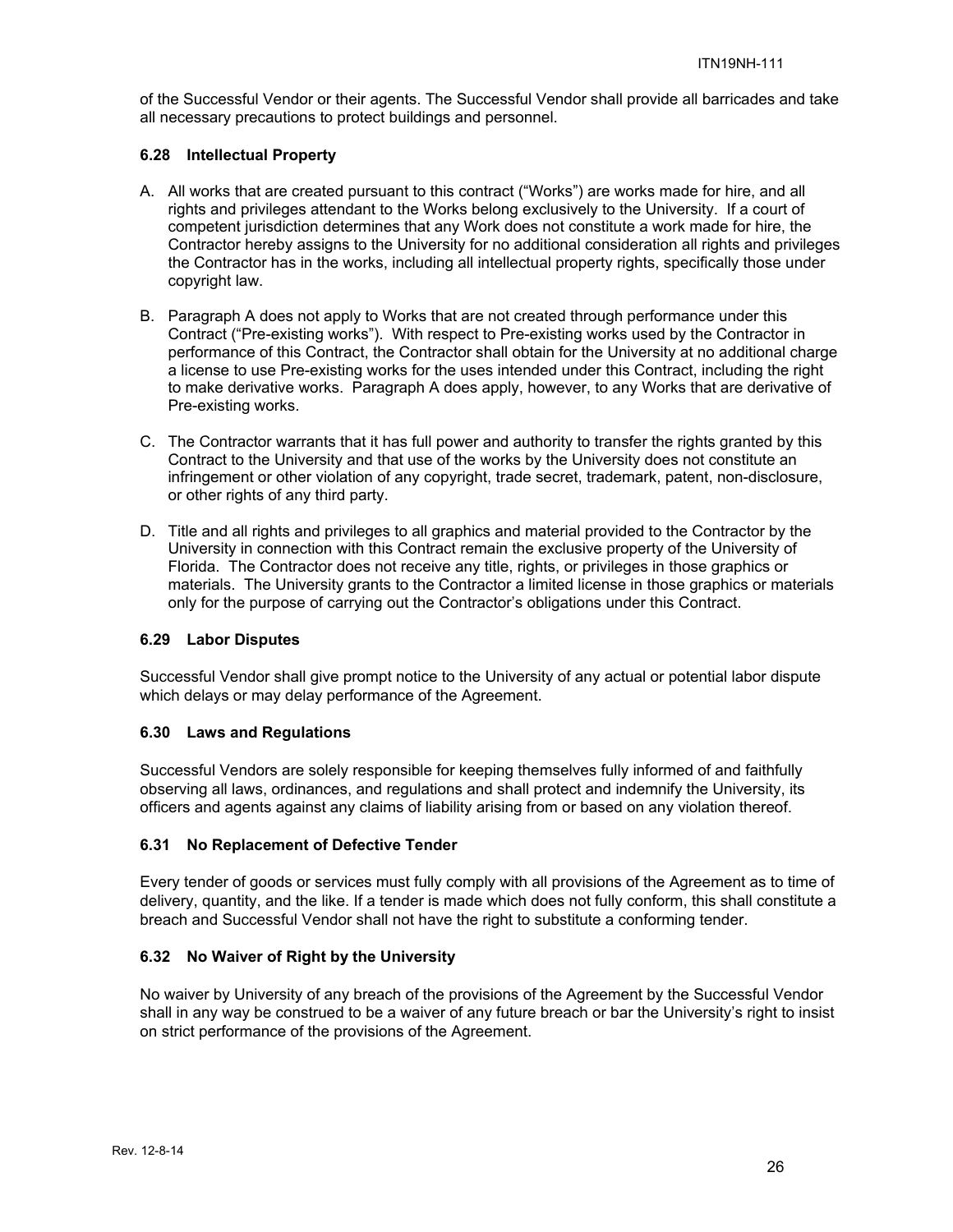# **6.33 Notice to Vendors of Asbestos-Containing Materials in University Buildings**

Asbestos containing materials (ACM) can be found in almost any building in the United States more than 10 years old. The University of Florida is no exception. The types of asbestos most commonly found are pipe and boiler insulation, fireproofing, hard panels known as "Transite", floor tile, and spray or trowel-applied ceiling finishes. ACM is generally not hazardous if left undisturbed.

The University has implemented an Asbestos Program to assure safe management and removal of ACM. Vendors, consultants, and others providing service to the University may encounter ACM and must, therefore, comply with the following instructions:

A. Avoid disturbing suspected ACM. Exercise caution and watch for possible ACM.

B. If it is necessary to disturb ACM, first notify the appropriate Division Asbestos Representative listed in this notice, or the University of Florida Asbestos Coordinator, before proceeding with your work. You shall take whatever precautions are necessary to protect humans' health and the environment, and comply with all applicable Federal, State, and Local laws pertaining to asbestos.

C. If you require additional information on possible locations of ACM in a particular building, contact the Asbestos Representative from the Division for which you are working.

| Division                   | Asbestos Representative                   | Telephone        |
|----------------------------|-------------------------------------------|------------------|
| <b>Facilities Services</b> | Assoc. Dir. Facilities Services           | (352) 392-7793   |
| <b>Health Center</b>       | Asst. Dir. Health Ctr Facilities Services | (352) 392-4417   |
| Housing                    | Housing Maintenance Superintendent        | (352) 392-2161   |
| Reitz Union                | Maintenance Superintendent                | $(352)$ 392-1614 |
| <b>IFAS</b>                | Engineer                                  | $(352)$ 392-6488 |

#### **6.34 Parking and Identification Badges.**

The Successful Vendor shall obtain all parking permits and/or decals that may be required while performing project work on University premises. The Successful Vendor should review Contractor and Vendor Parking information from Transportation and Parking Services located at the following link: http://parking.ufl.edu/decals/contractors-vendors/

# **6.35 Payment Terms**

The University's obligation is payable only and solely from funds appropriated for the purpose of the Agreement. Unless otherwise stated herein, the payment terms for the Agreement are Net 30 days. VENDOR OMBUDSMAN: The University's vendor ombudsman whose duties include acting as an advocate for vendors may be experiencing problems in obtaining payment(s) from the University may be contacted at 352-392-1241.

#### **6.36 Price Adjustment**

Price changes will normally only be considered at the end of one Agreement period and the beginning of another. Price change requests shall be in writing, submitted at least sixty (60) days prior to the end of the current Agreement period, and shall be supported by written evidence of increased costs to the Successful Vendor. The University will not approve unsupported price increases that will merely increase the gross profitability of the Successful Vendor at the expense of the University. Price change requests shall be a factor in the Agreement extension review process. The University shall, in its sole opinion, determine whether the requested price increase or an alternate option is in the best interest of the University.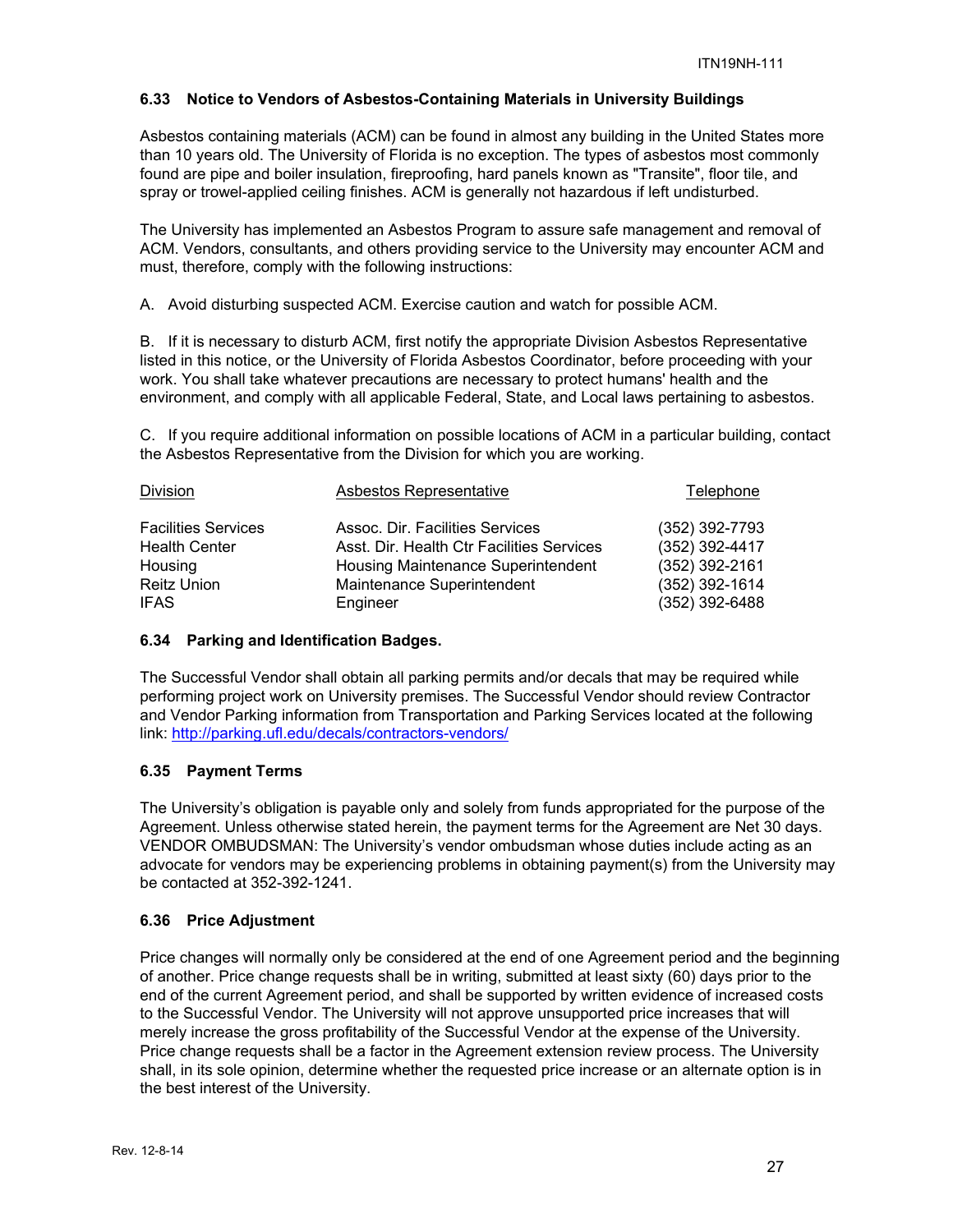# **6.37 Prior Course of Dealings**

No trade usage, prior course of dealings, or course of performance under other agreements shall be a part of any agreement resulting from this ITN; nor shall such trade usage, prior course of dealing, or course of performance be used in the interpretation or construction of such resulting agreement.

#### **6.38 INTENTIONALLY OMITTED**

#### **6.39 Public Entity Crime**

A person or affiliate who has been placed on the convicted list by the Department of Management Services, State of Florida, may not submit a proposal on a contract to provide any goods or services, including construction, repairs, or leases and may not be awarded or perform work as a Vendor, supplier, subcontractor, or consultant for the University of Florida for a period of 36 months from the date of being placed on the convicted list, a "person" or "affiliate" includes any natural person or any entity, including predecessor or successor entities or any entity under the control of any natural person who is active in its management and who has been convicted of a public entity crime (Rule 6C1-3.020 FAC).

# **6.40 Public Records**

All proposal information submitted and opened becomes subject to the Public Records Law set forth in Chapter 119 F.S.

# **IF THE VENDOR HAS QUESTIONS REGARDING THE APPLICATION OF CHAPTER 119, FLORIDA STATUTES, TO THE VENDOR'S DUTY TO PROVIDE PUBLIC RECORDS RELATING TO THIS CONTRACT, CONTACT THE CUSTODIAN OF PUBLIC RECORDS AT (352) 846-3903, email: PR-Request@ufl.edu, PO Box 113156, Gainesville, FL 32611-3156**

Any resulting Agreement may be unilaterally canceled for refusal by the vendor to allow public access to all documents, papers, letters, or other materials made or received by the Successful Vendor in conjunction with the Agreement and subject to the provisions of Chapter 119. F.S.

# **6.41 Referencing of Orders**

For each order issued against an agreement resulting hereunder, the University intends in good faith to reference this ITN for pricing, terms and conditions, delivery location, and other particulars. However, in the event the University fails to do so, the University's right to such terms and conditions, and particulars shall not be affected, and no liability of any kind or amount shall accrue to the University.

#### **6.42 Remedies and Applicable Law**

The Agreement shall be governed by and construed in accordance with the laws of the State of Florida (without regard to principles of conflict of laws) and the rules and regulations of the Florida Board of Governors and the University. University and Successful Vendor shall have available all remedies afforded each by said law. The venue in any action or litigation commenced to enforce the Agreement shall lie in a court of competent jurisdiction located in Gainesville, Florida.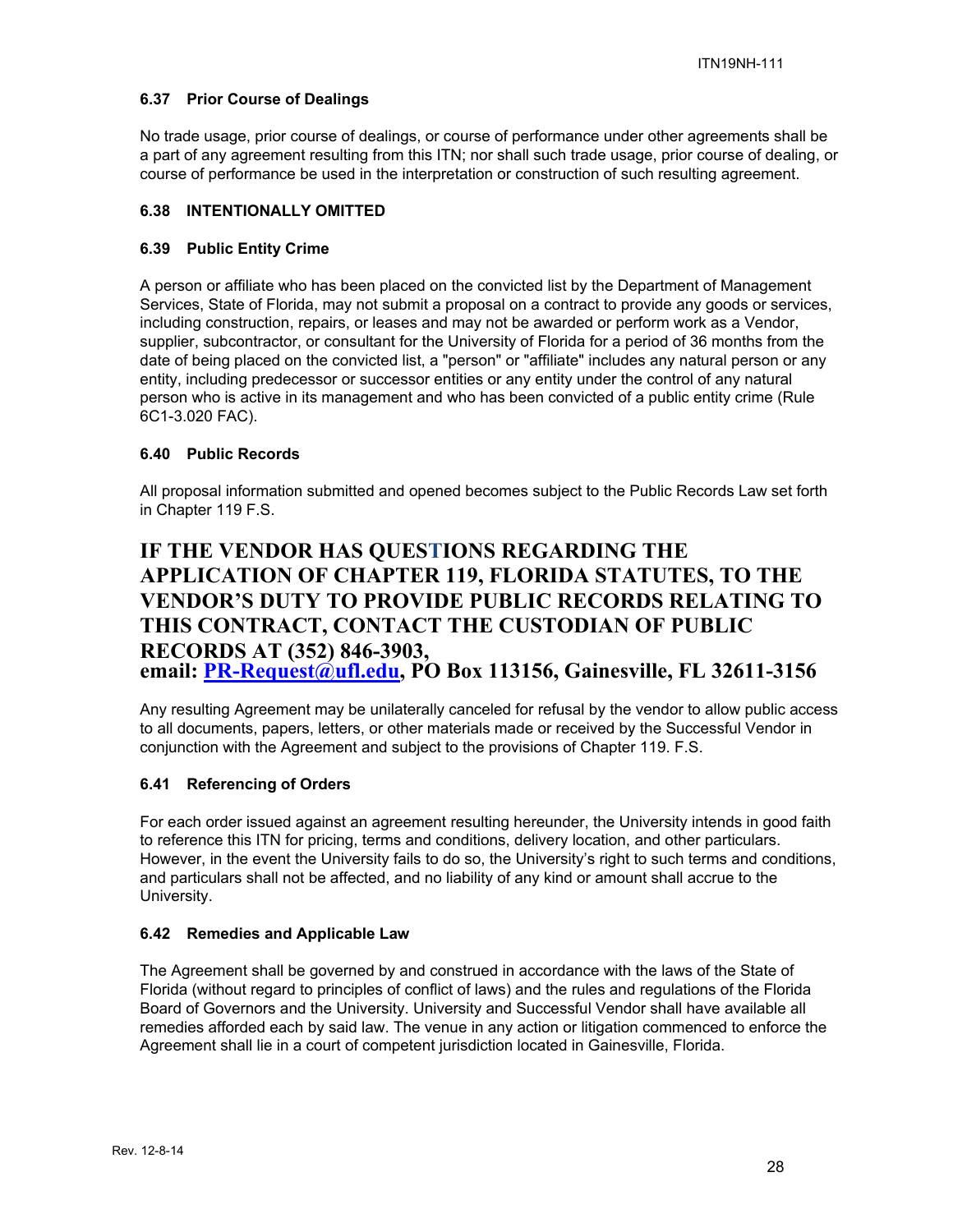# **6.43 Right of Inspection**

University shall have the right to inspect the goods, deliverables or services at delivery before accepting them.

#### **6.44 Right of Offset**

The University shall be entitled to offset against any sums due the Successful Vendor, any expenses or costs incurred by the University, or damages assessed by the University concerning the Successful Vendor's non-conforming performance or failure to perform the Agreement, or any other debt owing the University, including expenses, costs and damages described in the termination provisions contained herein.

# **6.45 INTENTIONALLY OMITTED**

#### **6.46 Specifications: Brand Name or Acceptable Alternate**

Where in these specifications reference is made to materials, trade names, catalog numbers or articles of certain manufacture, it is done for the sole purpose of establishing a basis of a comparable standard of quality, performance, characteristics desired and is not intended to limit or restrict competition. It shall be understood that such method of specification description is not intended to exclude other processes, similar designs, or kinds of materials, but is intended solely as a means of establishing a standard of comparison to be utilized for solicitation evaluation purposes. Other material or product may be used, if in the sole opinion of the University, they are equal in durability, quality and of a design in harmony with the intent of these specifications. Such other material or product which is substantially equivalent to those specific brand(s) specified shall qualify for solicitation evaluation and award consideration by the University. The University reserves the right to reject any substitute material or product which, in its opinion, does not meet the standard of quality established by reference in these specifications and is not considered an acceptable alternate for the intended use and purpose. The burden of proof as to meeting the requirements of these specifications shall be the responsibility of the submitting vendor. Such proposer(s) who is offering any material or product other than the item(s) specified herein must submit with their solicitation response catalog cuts and detailed specifications which will completely describe the item(s) on which they are offering for an acceptable alternate determination by the University. Where the proposer proposes to substitute a material or product which is not known to the University, he/she shall be prepared to submit samples on request for the University's inspection and evaluation. The cost of transportation, both ways, of such samples shall be borne by the submitting proposer.

#### **6.47 INTENTIONALLY OMITTED**

#### **6.48 Termination**

#### **6.48.1 Convenience**

The University reserves the right to terminate the Agreement in whole or part at any time when in the best interests of the University without penalty or cause. Upon receipt of the written notice, the Successful Vendor shall immediately stop all work as directed in the notice, notify all subcontractors of the effective date of the termination and minimize all further costs to the University. In the event of termination under this provision, all documents, data and reports prepared by the Successful Vendor under the Agreement shall become the property of and delivered to the University. The Successful Vendor shall be entitled to receive just and equitable compensation for work in progress, work completed and materials accepted before the effective date of termination. Such compensation shall be the Successful Vendor's sole remedy against the University in the event of termination under this provision.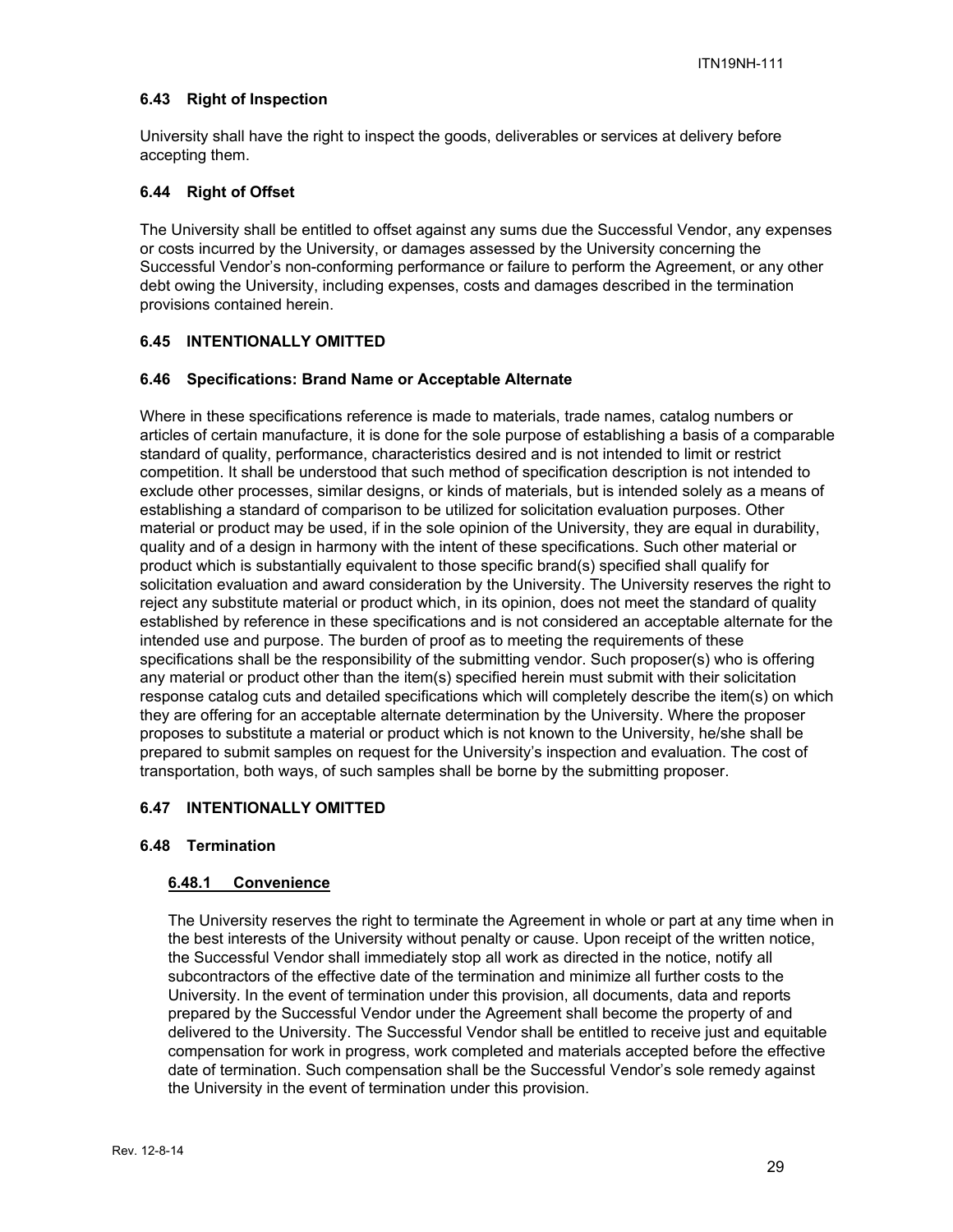# **6.48.2 Default**

The University reserves the right to terminate the Agreement in whole or in part due to the failure of the Successful Vendor to comply with any term or condition of the Agreement, to acquire and maintain all required insurance policies, bonds, licenses and permits, or to make satisfactory progress in performing the Agreement. The University shall provide written notice of the termination and the reasons for it to the Successful Vendor. Upon termination under this provision, all goods, materials, documents, data and reports prepared by the Successful Vendor under the Agreement shall become the property of and be delivered to the University on demand. The University may, upon termination of the Agreement, procure, on terms and in the manner that it deems appropriate, materials, or services to replace those under the Agreement. The Successful Vendor shall be liable to the University for any excess costs incurred by the University in re-procuring the materials or services.

# **6.48.3 Gratuities**

The University may, by written notice to the Successful Vendor, cancel the Agreement if it is discovered by the University that gratuities, in the form of entertainment, gifts or other, were offered or given by the Successful Vendor, or any agent or representative of the Successful Vendor, to any officer or employee of the University with a view toward securing favorable treatment with respect to the awarding or amending, or the making of any determinations with respect to the performing of such Agreement. In the event the Agreement is canceled by the University pursuant to this provision, University shall be entitled, in addition to any other rights and remedies, to recover or withhold the amount of the cost incurred by Successful Vendor in providing such gratuities.

# **6.48.4 Insolvency**

The University shall have the right to terminate the Agreement at any time in the event Successful Vendor files a petition in bankruptcy; or is adjudicated bankrupt; or if a petition in bankruptcy is filed against Successful Vendor and not discharged within thirty (30) days; of if Successful Vendor becomes insolvent or makes an assignment for the benefit of its creditors or an arrangement pursuant to any bankruptcy law; of if a receiver is appointed for Successful Vendor or its business.

# **6.48.5 Lack of Funds**

The State of Florida's and UF's performance and obligation to pay under this Agreement is contingent upon an annual appropriation by the Florida State Legislature. The Agreement may be canceled without further obligation on the part of the University of Florida in the event that sufficient appropriated funding is unavailable to assure full performance of the terms. The Successful Vendor shall be notified in writing of such non-appropriation as soon as reasonably possible. No penalty shall accrue to the University in the event this cancellation provision is exercised. This cancellation provision shall not be construed so as to permit the University to terminate the Agreement in order to acquire similar equipment, material, supplies or services from another party.

#### **6.48.6 Stop Work Order**

The University may at any time, by written order to the Successful vendor, require the Successful Vendor to stop all or any part of the work called for by the Agreement for a period of ninety (90) days after the order is delivered to the Successful Vendor, and for any further period to which the parties may agree. The order shall be specifically identified as a Stop Work Order issued under this provision. Upon receipt of the order, the Successful Vendor shall immediately comply with its terms and take all reasonable steps to minimize the incidence of costs allocable to the work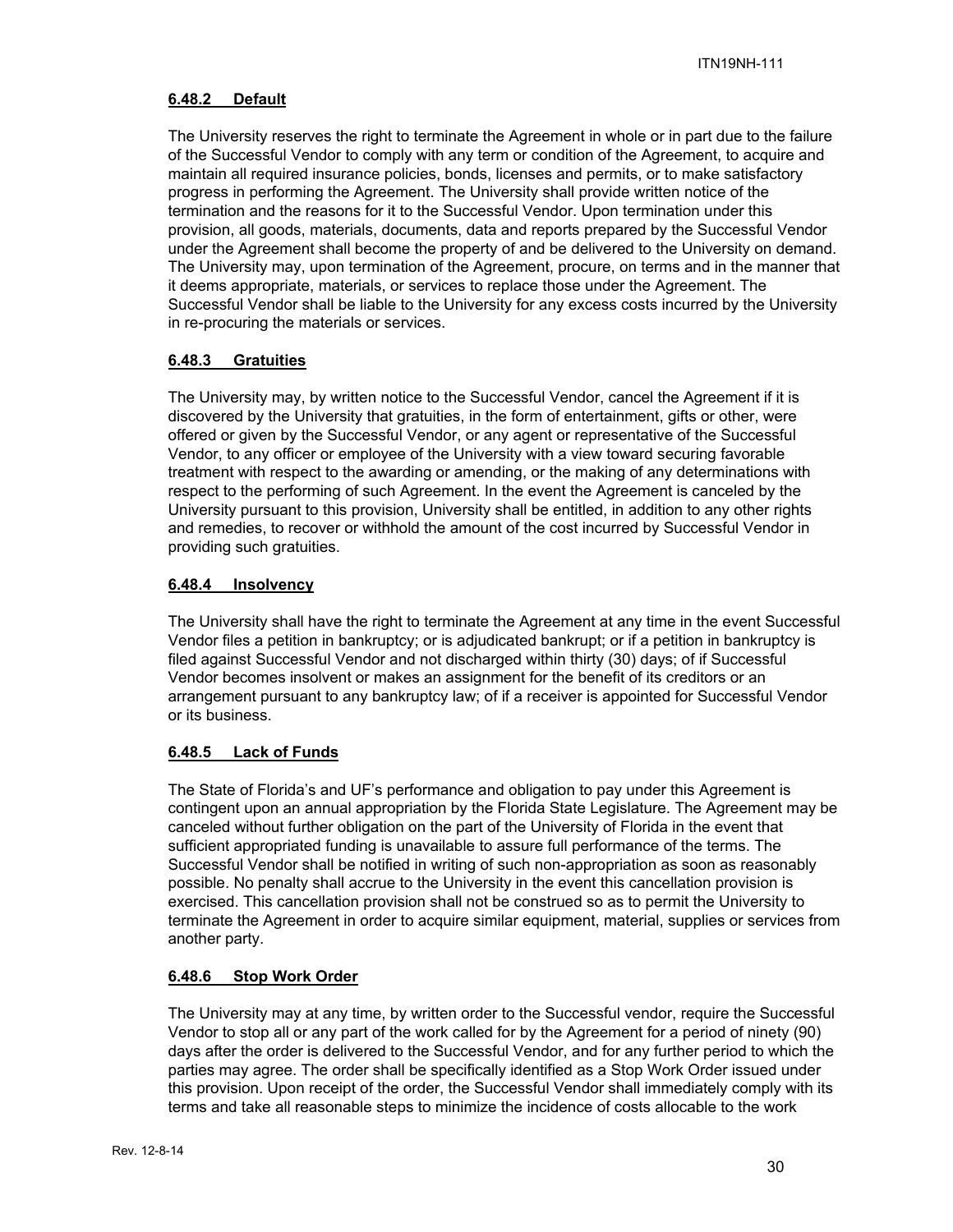covered by the order during the period of work stoppage. If a Stop Work Order issued under this provision is canceled or the period of the order or any extension expires, the Successful Vendor shall resume work. The University shall make an equitable adjustment in the delivery schedule or Agreement price, or both, and the Agreement shall be amended in writing accordingly.

#### **6.48.7 Suspension or Debarment**

The University may by written notice to the Successful Vendor immediately terminate the Agreement if the University determines that the Successful Vendor has been debarred, suspended or otherwise lawfully prohibited from participating in any public procurement activity, including but limited to, being disapproved as a subcontractor Vendor of any public procurement unit or other governmental body.

#### **6.48.8 Continuation of Performance Through Termination**

The Successful Vendor shall continue to perform, in accordance with the requirements of Agreement, up to the date of termination, as directed in the termination notice.

# **6.49 INTENTIONALLY OMITTED**

#### **6.50 Warranties**

In addition to any implied warranties, Successful Vendor warrants that the goods furnished will conform to the specifications, drawings, and descriptions listed herein, and to the sample or samples if any, furnished by the Successful Vendor. In the event of a conflict between the specifications, drawings, and descriptions, the specifications shall govern.

#### **6.51 Payment Card Industry Data Security Standard.**

For e-commerce business and/or credit card transactions, Proposer agrees to be bound by the requirements and terms of the Rules of all applicable Card Associations, as amended from time to time, and be solely responsible for security and maintaining confidentiality of Card transactions processed by means of electronic commerce up to the point of receipt of such transactions by Bank.

Proposer is required to be in compliance with the requisites of the SAS 70 and/or Payment card Industry Data Security Standard and provide written attestation of compliance annually.

#### **6.52 Payment and Invoice Information**

All invoices will need to contain either a **UF purchase order number** or the **8-digit department ID number** of the department with which you are doing business. All invoices for payment should be submitted to the University of Florida via:

Email: email a .pdf or .tif file to ufl@invoices.corcentric.com. The file must be attached to the email and not embedded within the email. There can be multiple files per email but each file should only contain one invoice.

or

Mail to: UF – Accounts Payable PO Box 115350 971 Elmore Drive Gainesville, FL 32611-5350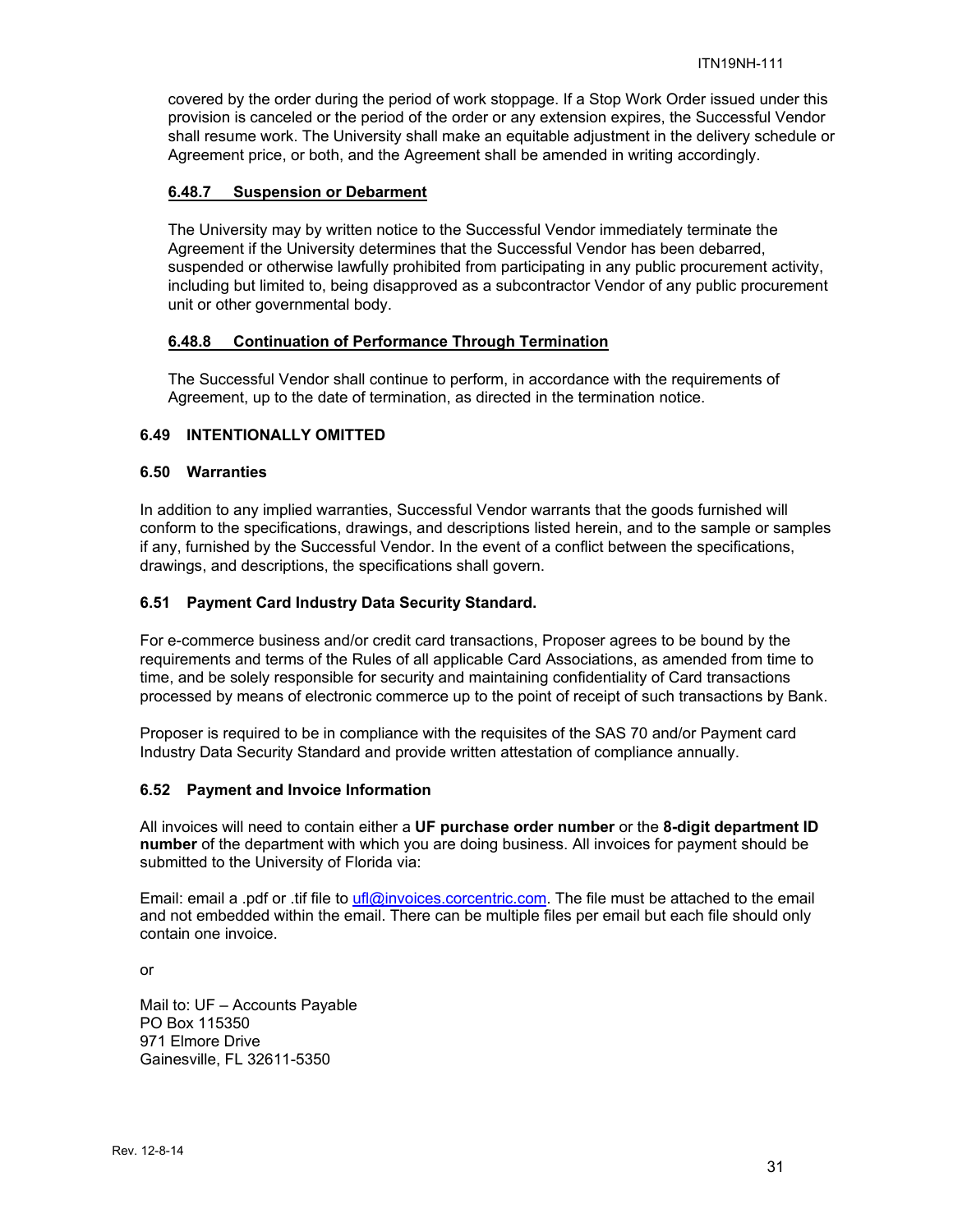#### **7.0 Certifications and Forms**

#### **7.1 Certification of Proposal**

Explanation: This certification attests to the vendor's awareness of and agreement to the content of this ITN and all accompanying provisions contained herein.

Action: Vendor is to ensure that the following certificate is duly completed and correctly executed by an authorized officer of your company.

This proposal is submitted in response to Invitation to Negotiate ITN19NH-111 issued by the University of Florida. The undersigned, as a duly authorized officer, hereby certifies that

#### \_\_\_\_\_\_\_\_\_\_\_\_\_\_\_\_\_\_\_\_\_\_\_\_\_\_\_\_\_\_\_\_\_\_\_\_\_ (Vendor Name)

agrees to be bound by the content of this proposal and agrees to comply with the terms, conditions and provisions of the referenced Invitation to Negotiate (ITN) and any addenda thereto in the event of an award. Exceptions are to be noted as stated in the ITN. The proposal shall remain in effect for a period of ninety (90) calendar days as of the Due Date for responses to the ITN.

The undersigned certifies that to the best of his/her knowledge: (check one pf the below and provide information if required)

There is no trustee or employee of the University of Florida who has or whose Relative has an Interest in the entity or entities making this proposal or who is a natural person making this proposal.

There are trustee(s) and/or employee(s) of the University of Florida who have, and/or whose Relative(s) have, an Interest in the entity or entities making this proposal or who is a natural person making this proposal. Describe the nature of the interest held by each trustee, employee, or Relative of the trustee or employee (for example, grandson of Employee X owns the company or spouse of Employee Y is a director of the company).

"Interest" for purposes of this disclosure includes the following: director, trustee, officer, or employee of an entity, any contract with an entity (including consulting), or any partner, proprietor, stock, equity, or other ownership interest in an entity.

"Relative" for the purpose of this disclosure is an individual who is related to the trustee or employee as father, mother, son, daughter, brother, sister, uncle, aunt, first cousin, nephew, niece, husband, wife, father-in-law, mother-in-law, son-in-law, daughter-in-law, brother-in-law, sister-in-law, stepfather, stepmother, stepson, stepdaughter, stepbrother, stepsister, half brother, half sister, grandparent, great grandparent, grandchild, great grandchild, step grandparent, step great grandparent, step grandchild, step great grandchild, person who is engaged to be married to the trustee or employee or who otherwise holds himself or herself out as or is generally known as the person whom the trustee or employee intends to marry or with whom the trustee or employee intends to form a household, or any other natural person having the same legal residence as the trustee or employee"

The undersigned further certifies that their firm (check one) \_\_\_**IS** *or* \_\_\_**IS NOT** currently debarred, suspended, or proposed for debarment by any federal entity. The undersigned agrees to notify the University of any change in this status, should one occur, until such time as an award has been made under this procurement action.

Person(s) authorized to negotiate in good faith on behalf of this firm for purposes of this Invitation to Negotiate are:

| Name: | . .<br>litle. |  |
|-------|---------------|--|
|       |               |  |